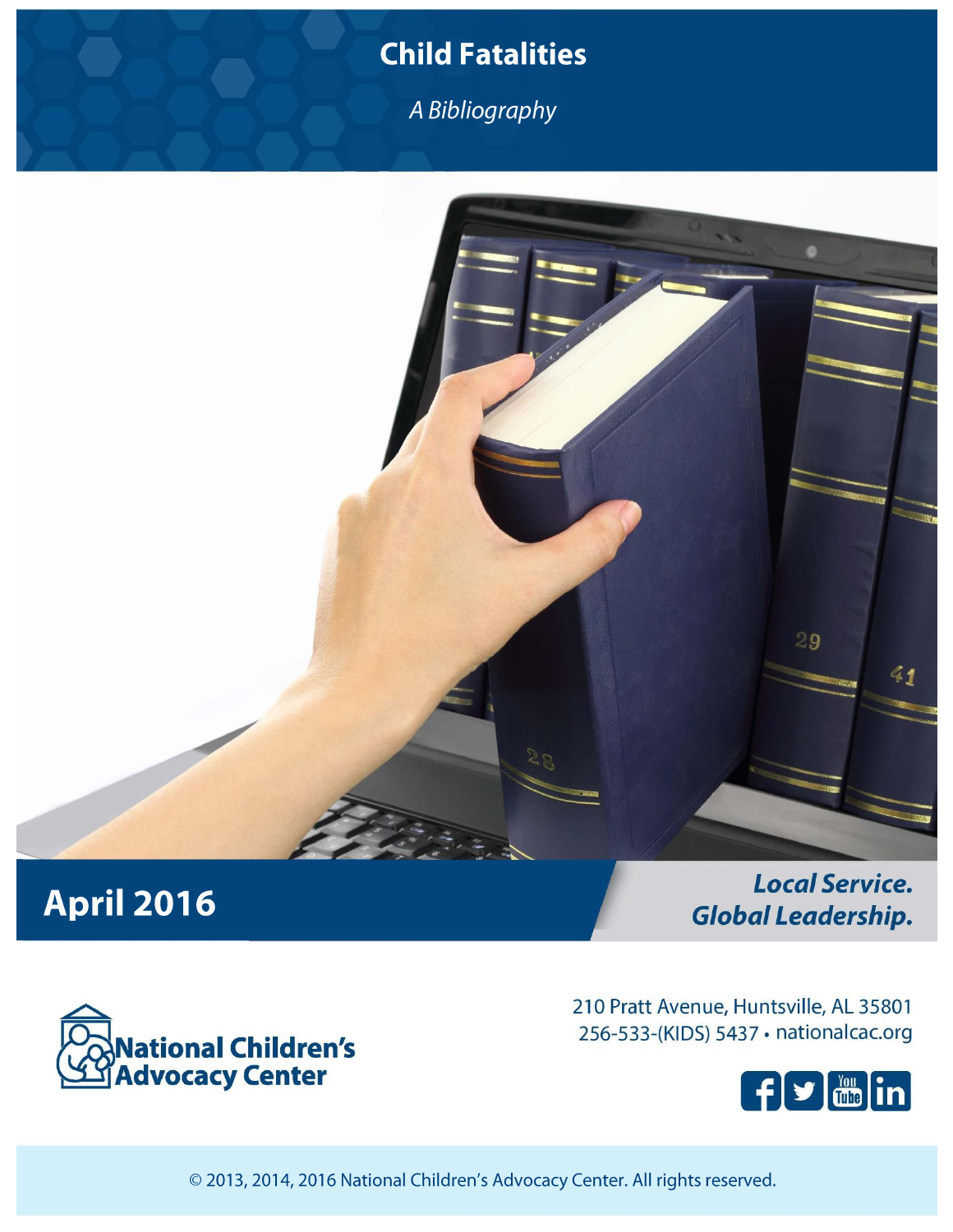© 2013, 2014, 2016 National Children's Advocacy Center. All rights reserved.

Preferred citation: National Children's Advocacy Center. (2016). Child Fatalities: A Bibliography. Huntsville, AL: Author.

This project was supported by a grant awarded by the Office of Juvenile Justice and Delinquency Prevention, Office of Justice Programs, U.S. Department of Justice. Points of view or opinions in this document are those of the author and do not necessarily represent the official position or policies of the U.S. Department of Justice.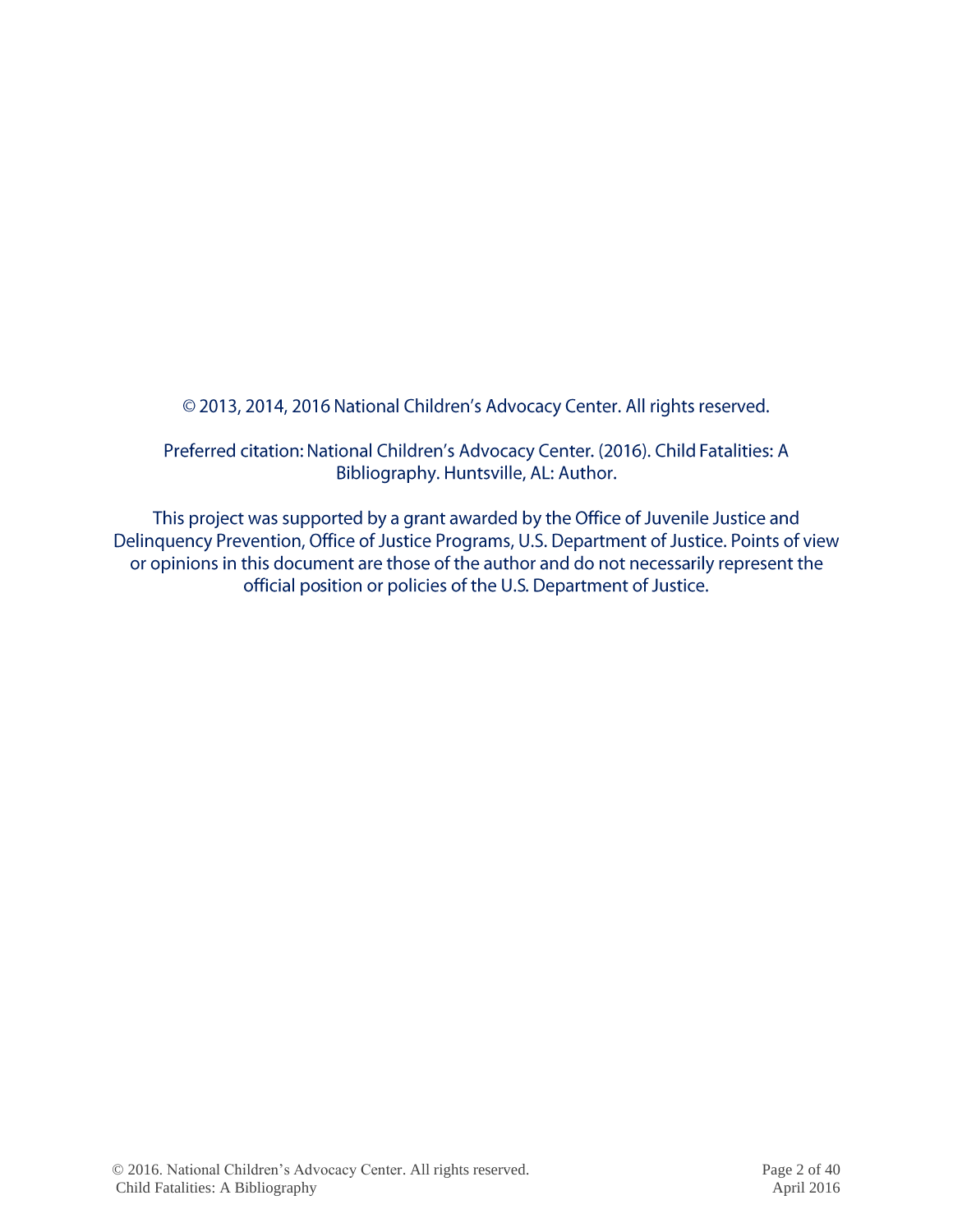## **Scope**

This selected bibliography provides citations and abstracts to articles, reports and books covering various topics related to child fatalities. This bibliography is not comprehensive. International publications are included. Links to full text, unrestricted publications are provided when possible.

## **Organization**

Entries are arranged in date descending order and alphabetically within each year of publication, 1983 to 2016.

## **Disclaimer**

This bibliography was prepared by the Digital Information Librarian of the National Children's Advocacy Center (NCAC) for the purpose of research and education, and for the convenience of our readers. The NCAC is not responsible for the availability or content of cited resources. The NCAC does not endorse, warrant or guarantee the information, products, or services described or offered by the authors or organizations whose publications are cited in this bibliography. The NCAC does not warrant or assume any legal liability or responsibility for the accuracy, completeness, or usefulness of any information, apparatus, product, or process disclosed in documents cited here. Points of view presented in cited resources are those of the authors, and do not necessarily coincide with those of the National Children's Advocacy Center.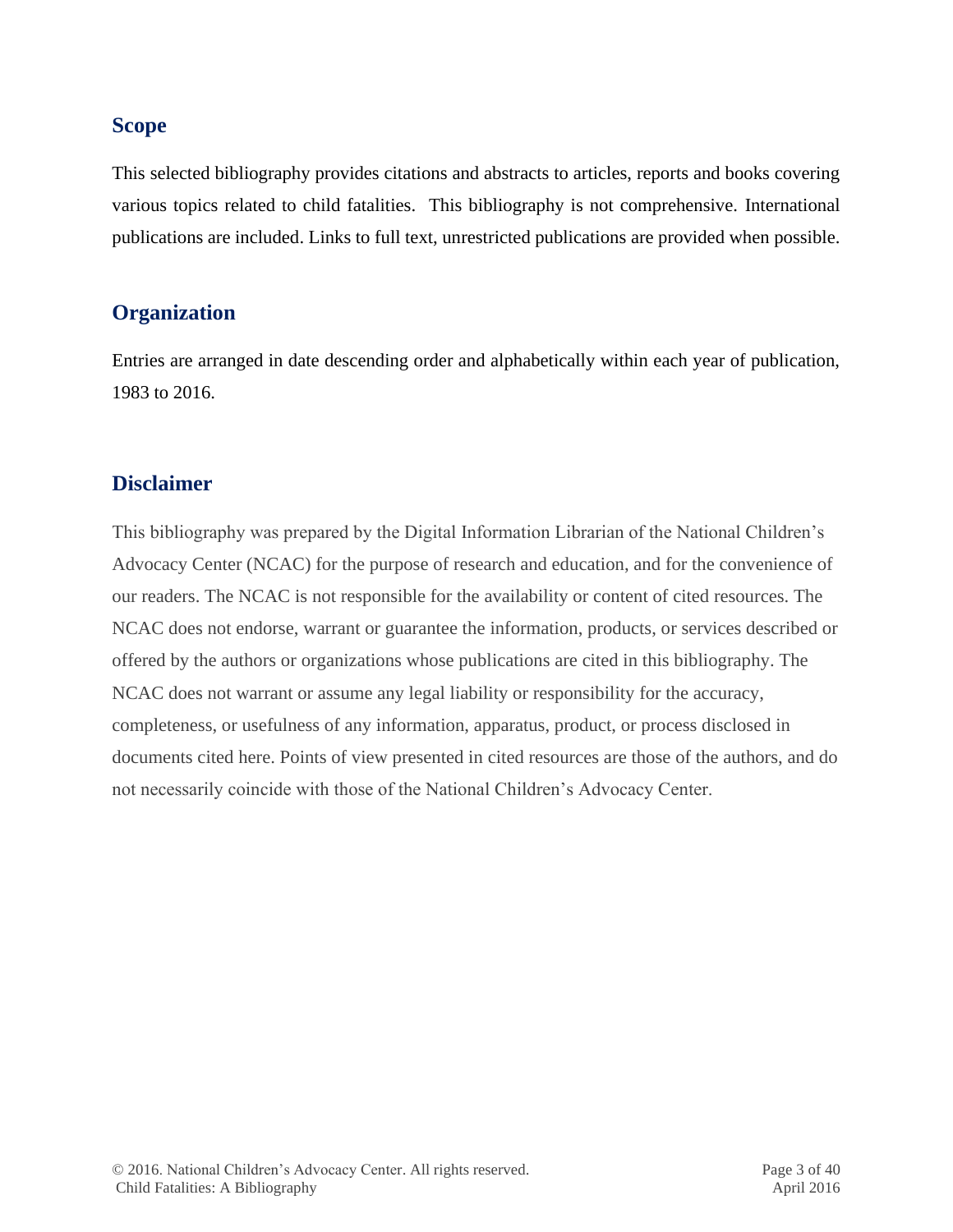## **Child Fatalities**

## **A Bibliography**

Commission to Eliminate Child Abuse and Neglect Fatalities (2016). [Within our reach: A](http://calio.org/images/within-our-reach.pdf)  [national strategy to eliminate child abuse and neglect fatalities.](http://calio.org/images/within-our-reach.pdf) Washington, DC: Government Printing Office.

The commission's final report discusses what was learned about the gap between good intentions and real results, and it outlines the challenges that lie ahead if we are to bridge that divide. It includes recommendations for actions that we believe will most effectively address these challenges, including steps to be taken by the Executive Branch, Congress, and states and counties.

- Berger, R. P., Sanders, D., & Rubin, D. (2015). Pediatricians' role in preventing child maltreatment fatalities: A call to action. *Pediatrics*, *136*(5), 825-827.
- Hegar, R. L., Verbovaya, O., & Watson, L. D. (2015). Child fatality in intercountry adoption: what media reports suggest about deaths of Russian children in the US. *Children and Youth Services Review*, *55*, 182-192.

This article addresses the ultimate risk in child placement, fatality, in the context of international adoption. It first reviews relevant literature, then profiles demographic and policy trends, followed by analysis of risk factors derived from public media reports related to the children, families, and placing agencies in 19 known cases of death of Russian children in U.S. adoptive homes since 1996. The article concludes that many of the child deaths involved recently placed boys, frequently age 3 or younger, most with special needs or challenging behaviors, and often placed along with siblings. Most of the children who died had multiple injuries characteristic of battered child syndrome. Parents were traditional couples under severe parenting stress who usually had other children, often including additional preschoolers and/or homeschoolers. Mothers frequently pled guilty to various charges, typically less serious than murder. In four situations, parents either were not charged or were found not guilty. Most placements involved agencies founded within 15 years before the child fatality, and several subsequently closed, three amid scandals unrelated to the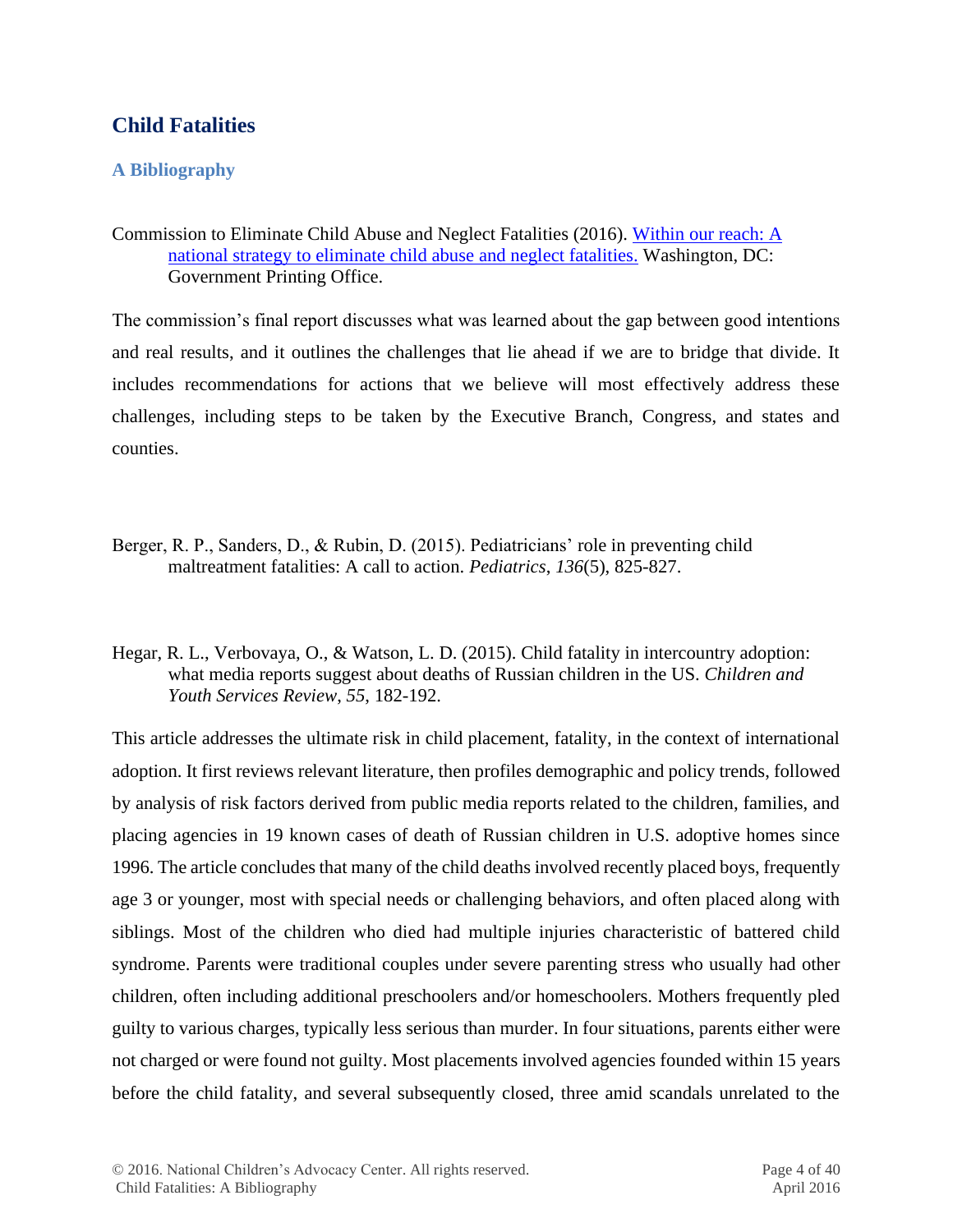deaths. The remaining agencies include well-regarded organizations, and five directors or representatives contributed their perspectives. This article identifies patterns and makes recommendations for practice, with the goal of reducing risk of harm to children placed internationally.

### Brandon, M., Bailey, S., Belderson, P., & Larsson, B. (2014). The role of neglect in child fatality and serious injury. *Child Abuse Review*, *23*(4), 235-245.

Although there is improved recognition of the pernicious long-term harm that stems from living with neglect during childhood, neglect is rarely associated with child fatality. This article offers a re-analysis of neglect in serious case reviews (cases of child death or serious injury related to maltreatment) in England (2003–11) from four consecutive government-commissioned national two-yearly studies. It draws on anonymised research information from 46 cases out of a total of over 800 cases. Each case was examined in depth using an ecological transactional approach, grounded in the child's experience, which promotes a dynamic understanding and assessment of the interactions between children and their families and the helping practitioners. The qualitative findings reported explore how circumstances came together when neglect had a catastrophic impact on the child and family presenting in six different ways (deprivational neglect, medical neglect, accidents with elements of forewarning, sudden unexpected deaths in infancy, physical abuse combined with neglect and young suicide). Each of the six categories raised particular issues over and above a common core of concerns around the relationship between the child and his or her parent or carer, and between parents/carers and professionals. © 2014 The Authors. *Child Abuse Review* published by John Wiley & Sons Ltd.

#### Buckley, H., & O'Nolan, C. (2014). Child death reviews: Developing CLEAR recommendations. *Child Abuse Review*, *23*(2), 89-103.

This paper is based on a study commissioned by the Department of Children and Youth Affairs in Ireland. It addresses the topic of recommendations emanating from child death inquiries and reviews; it looks at the factors which privilege some recommendations over others when it comes to implementation and explores whether a more collaborative approach to development might be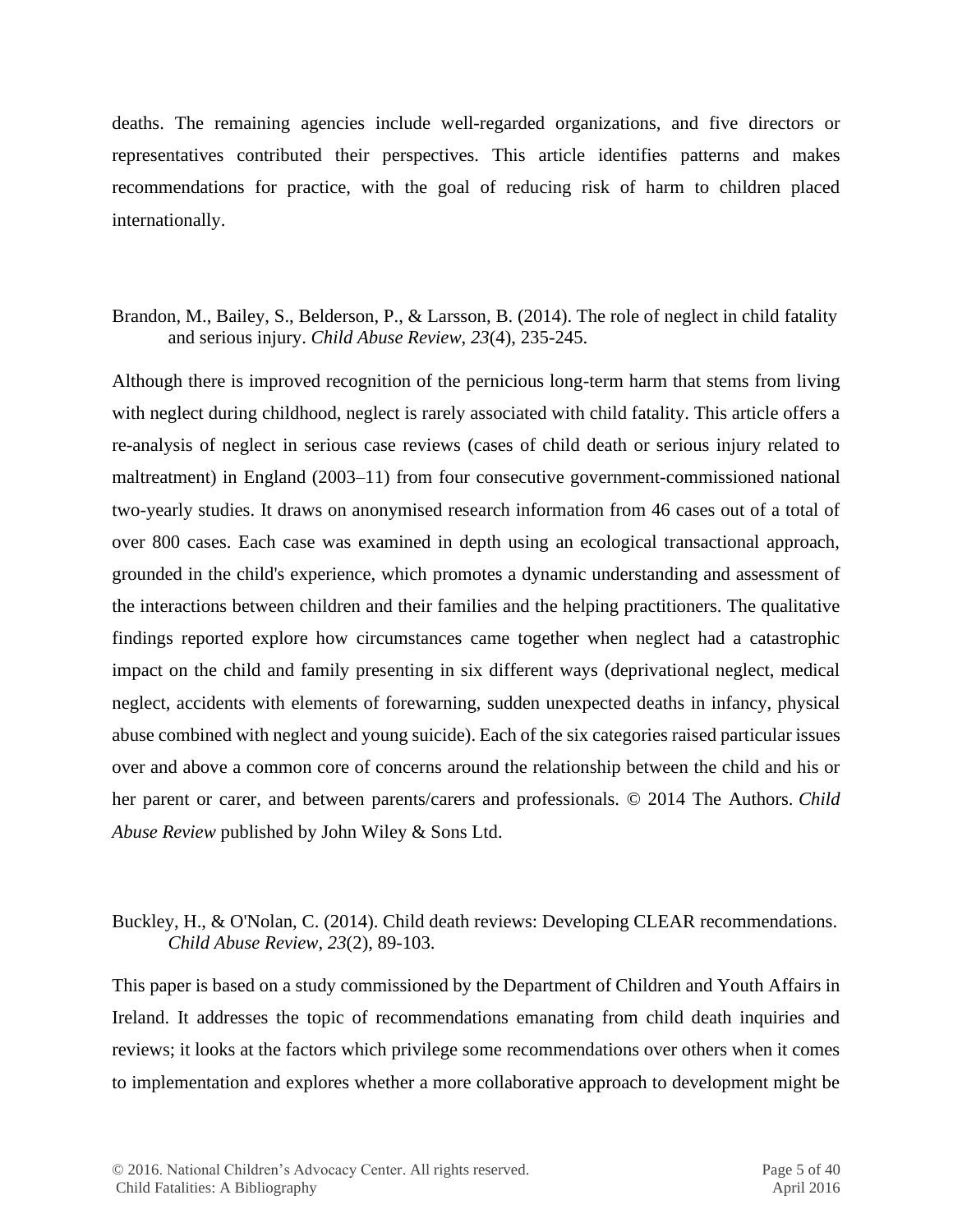more beneficial. As part of the study, the researchers to propose a new model for developing recommendations which will address the complexity of child protection practice, reflect its core principles and promote learning. The study found that recommendations were generally implemented when they fitted with social norms and aspiration of the time and particularly when they synchronized with policy developments that had already been initiated and required increased investment and public support to reach completion. The research drew a distinction between addressing and implementing recommendations, and overall found that a type of 'recommendation fatigue' had evolved following the succession if inquiries. It proposed that in the future, recommendations should be drafted in collaboration with key stakeholders which would provide the team with a range of expert knowledge strengthen the methodological rigour of the process and promote the likelihood that they would be feasible and realistic. The study proposed a new model of CLEAR recommendations (Case for change; Learning orientated: Evidence based; Assigning responsibility and easy to Review). Copyright © 2014 John Wiley & Sons, Ltd.

#### Damashek, A., Drass, S., & Bonner, B. L. (2014). Child maltreatment fatalities related to inadequate caregiver supervision. *Journal of Interpersonal Violence*, *29*(11), 1987-2001.

More than 1,500 children died in the United States in 2011 due to child maltreatment. A substantial portion of these deaths were due to neglect. Previous research has found that a large percentage of child neglect cases involve supervisory neglect; however, the role of inadequate caregiver supervision (ICS) in child maltreatment deaths is unknown. The present study reviewed files from the Child Death Review Board in the state of Oklahoma for the years 2000 to 2003 to examine (a) how many deaths were due to inadequate caregiver supervision and (b) which child, caregiver, family, alleged perpetrator, and incident characteristics predicted risk for death related to ICS. Results indicated that almost half of the child maltreatment deaths were related to ICS. Older children and those living in homes with greater numbers of children were more likely to die from causes related to ICS. In addition, the alleged perpetrators of deaths related to ICS were more likely to be biological parents than alleged perpetrators of non-ICS-related deaths. These findings suggest that interventions to assist caregivers in providing appropriate levels of supervision for their children may be important for reducing children's risk for death.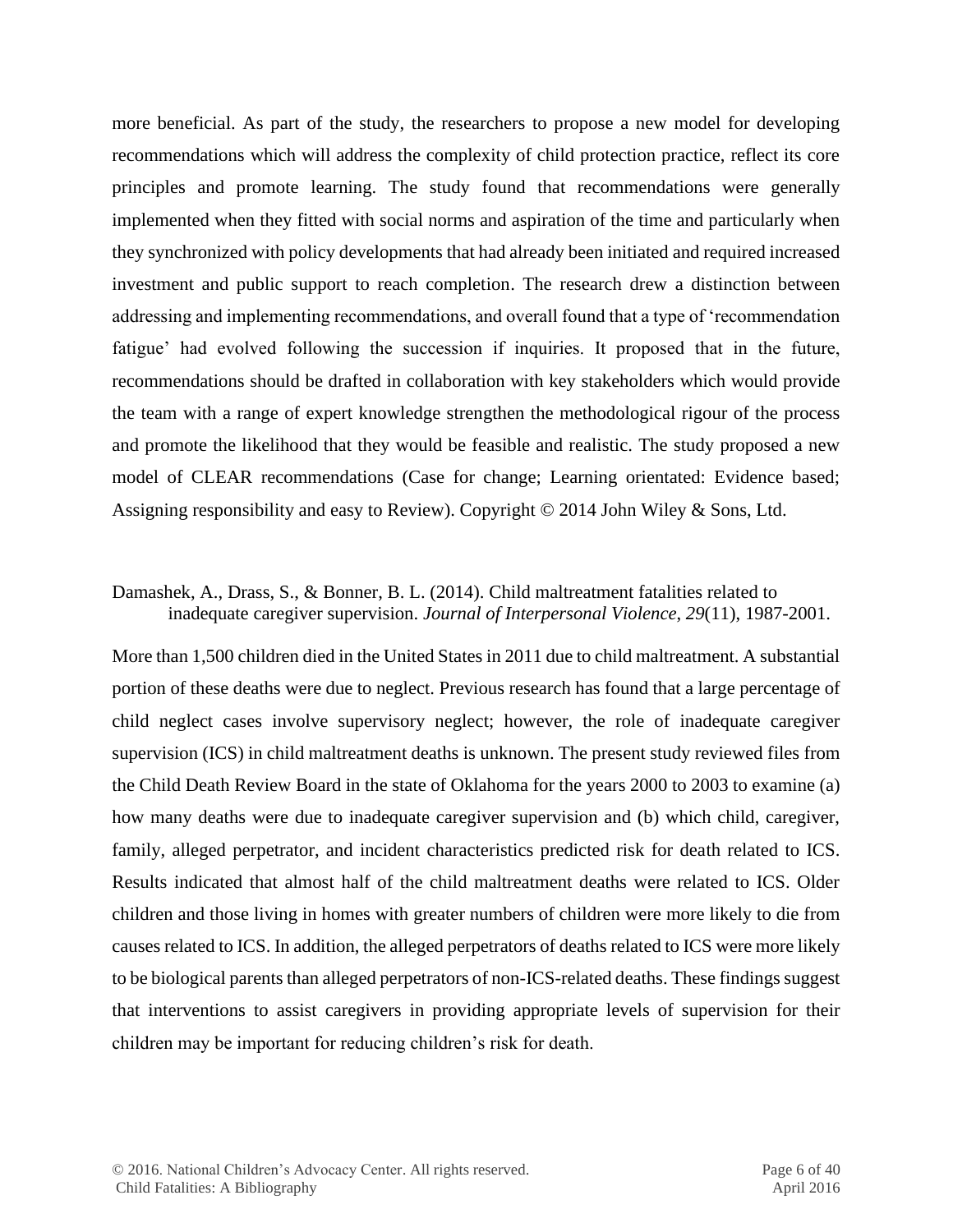Douglas, E. M. (2014). A comparison of child fatalities by physical abuse versus neglect: Child, family, service, and worker characteristics. *Journal of Social Service Research*, *40*(3), 259-273.

In the field of child welfare, attention has been given to risk factors for child maltreatment fatalities with little attention to the difference between children who die from abuse versus neglect. As part of a larger study, child welfare workers (*n* = 104) from 14 different states responded to an anonymous online survey that described the child, family, and case characteristics before death and worker characteristics/experiences before and after death. Results supported that prior to death, neglectful families presented with less risk than abusive families, in the areas of parent– child attachment, child behavior problems, and changes in household composition while reporting that they received more services. With regard to child welfare practice, workers did not report any differences in how they handled cases before death nor did they report differences in their posttraumatic stress symptoms at the time of the survey. These findings can be used as a springboard for future research that focuses on fatal maltreatment.

Douglas, E. M., & Mohn, B. L. (2014). Fatal and non-fatal child maltreatment in the US: An analysis of child, caregiver, and service utilization with the National Child Abuse and Neglect Data Set. *Child Abuse & Neglect*, *38*(1), 42-51.

The purpose of this study was to compare children who are fatally and non-fatally maltreated in the United States. In this first national-comparison study, we used the Child Abuse and Neglect Data Set of children and families who encounter/receive support from child welfare services. We found that children who were fatally maltreated were younger, were more likely to live with both their parents, and that their families experienced more financial and housing instability compared to non-fatally maltreated children. Overall, families in which children die use/receive fewer social services, as compared to families in which children live. We discuss the results with regard to child welfare practice and research.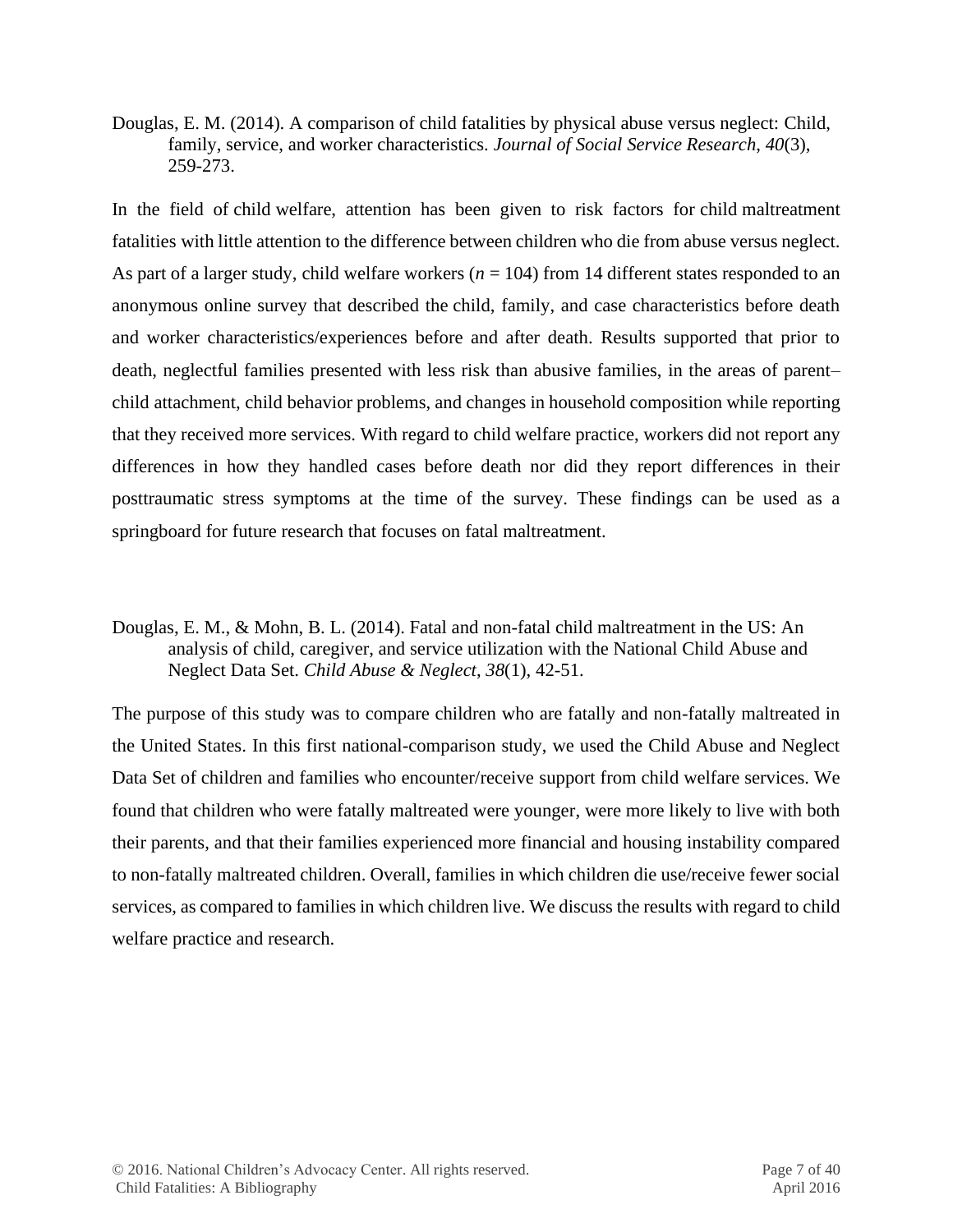Fraser, J., Sidebotham, P., Frederick, J., Covington, T., & Mitchell, E. A. (2014). Learning from child death review in the USA, England, Australia, and New Zealand. *The Lancet*, *384*(9946), 894-903.

Despite pronounced reductions in child mortality in industrialised countries, variations exist within and between countries. Many child deaths are preventable, and much could be done to further reduce mortality. For the family, their community, and professionals caring for them, every child's death is a tragedy. Systematic review of all child deaths is grounded in respect for the rights of children and their families, and aimed towards the prevention of future child deaths. In a Series of three papers, we discuss child death in high-income countries in the context of evolving child death review processes. This paper outlines the background to and development of child death review in the USA, England, Australia, and New Zealand. We consider the purpose, process, and outputs of child death review, and discuss how these factors can contribute to a greater understanding of children's deaths and to knowledge for the prevention of future child deaths.

## Krugman, S. D., & Lane, W. G. (2014). Fatal child abuse. In *Handbook of child maltreatment*  (Vol 2, pp. 99-112). Springer Netherlands.

According to official statistics, more than 1,500 children each year die from child abuse and neglect. However, due to inadequate death investigations and inconsistent child fatality review processes, the actual number is likely higher. Infants under 1 year old account for 47 % of child abuse fatalities, most often as a result of abusive head trauma (AHT). Other causes of fatal child abuse include suffocation, Munchausen Syndrome by Proxy, fatal poisoning, and neglect. While not often discussed, child neglect plays a role in two thirds of all child maltreatment fatalities and can occur as a result of failure to provide medical treatment, starvation, drowning, fires, and heat induced from automobiles. No single effective strategy exists to prevent child abuse fatalities. Global home visiting strategies as well as AHT counseling efforts in nurseries and communities are often employed but clear evidence to support a single intervention is lacking.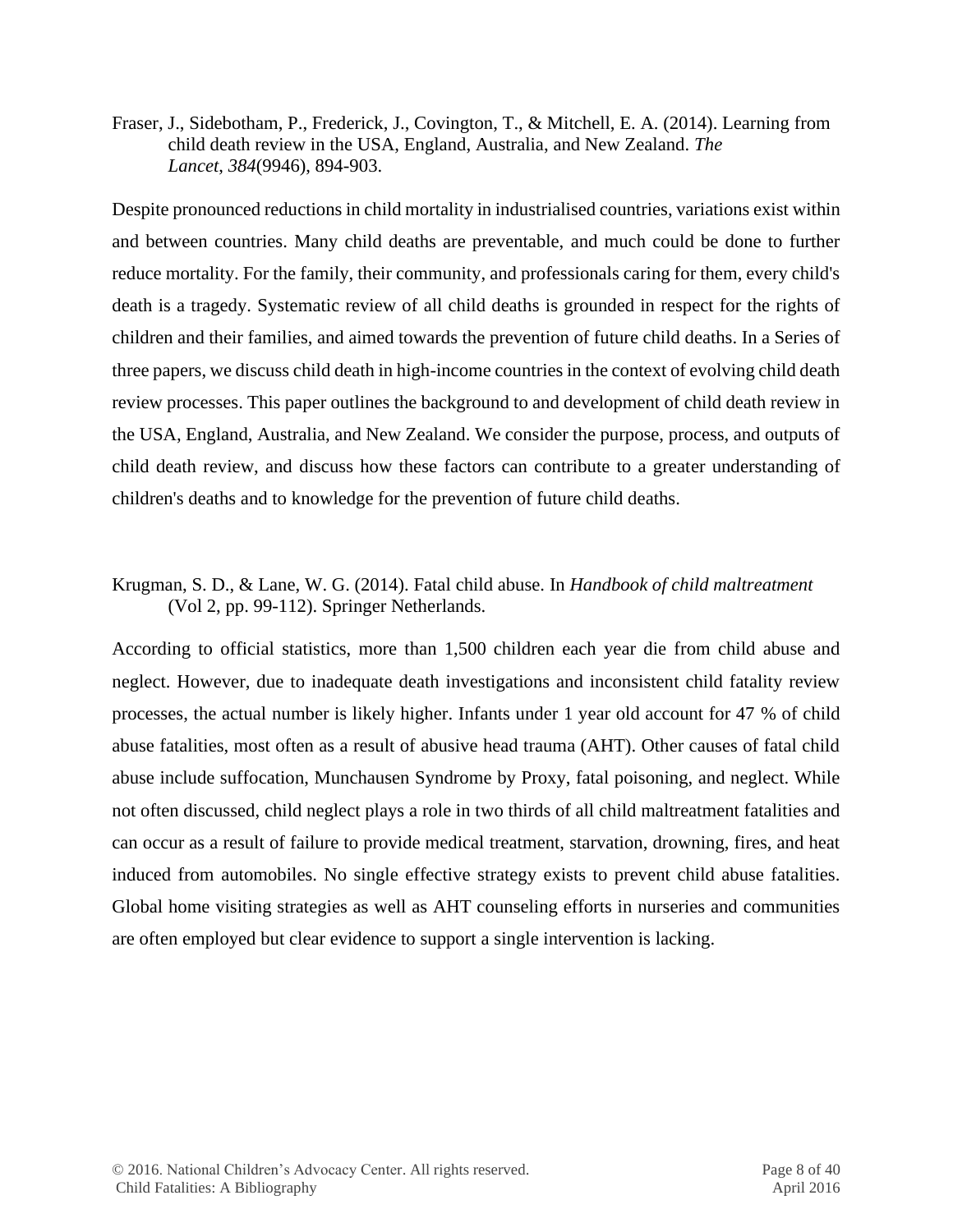Palusci, V. J., & Covington, T. M. (2014). Child maltreatment deaths in the US national child death review case reporting system. *Child Abuse & Neglect*, *38*(1), 25-36.

Comprehensive reviews of child death are increasingly conducted throughout the world, although limited information is available about how this information is systematically used to prevent future deaths. To address this need, we used cases from 2005 to 2009 in the U.S. National Child Death Review Case Reporting System to compare child and offender characteristics and to link that information with actions taken or recommended by review teams. Child, caretaker, and offender characteristics, and outcomes were compared to team responses, and findings were compared to published case series. Among 49,947 child deaths from 23 states entered into the Case Reporting System during the study period, there were 2,285 cases in which child maltreatment caused or contributed to fatality. Over one-half had neglect identified as the maltreatment, and 30% had abusive head trauma. Several child and offender characteristics were associated with specific maltreatment subtypes, and child death review teams recommended and/or planned several activities in their communities. Case characteristics were similar to those published in other reports of child maltreatment deaths. Teams implemented 109 actions or strategies after their review, and we found that aggregating information from child death reviews offers important insights into understanding and preventing future deaths. The National Child Death Review Case Reporting System contains information about a large population which confirms and expands our knowledge about child maltreatment deaths and which can be used by communities for future action.

#### Ross, A. H., & Juarez, C. A. (2014). A brief history of fatal child maltreatment and neglect. *Forensic science, medicine, and pathology*, 1-10.

Child abuse encompasses four major forms of abuse: physical abuse, sexual abuse, psychological abuse, and neglect. The United States retains one of the worst records of child abuse in the industrialized world. It has also been determined that a large portion of these cases are missed and go undocumented in state and federal reporting agencies. In addition, disparate risk factors have been identified for physical abuse and neglect cases, but substance abuse has been found to be a significant factor in all forms of abuse. Fatal child maltreatment and neglect investigations require a multi-pronged and multidisciplinary approach requiring the coordination and information gathering from various agencies. A major difficulty in determining the accidental or non-accidental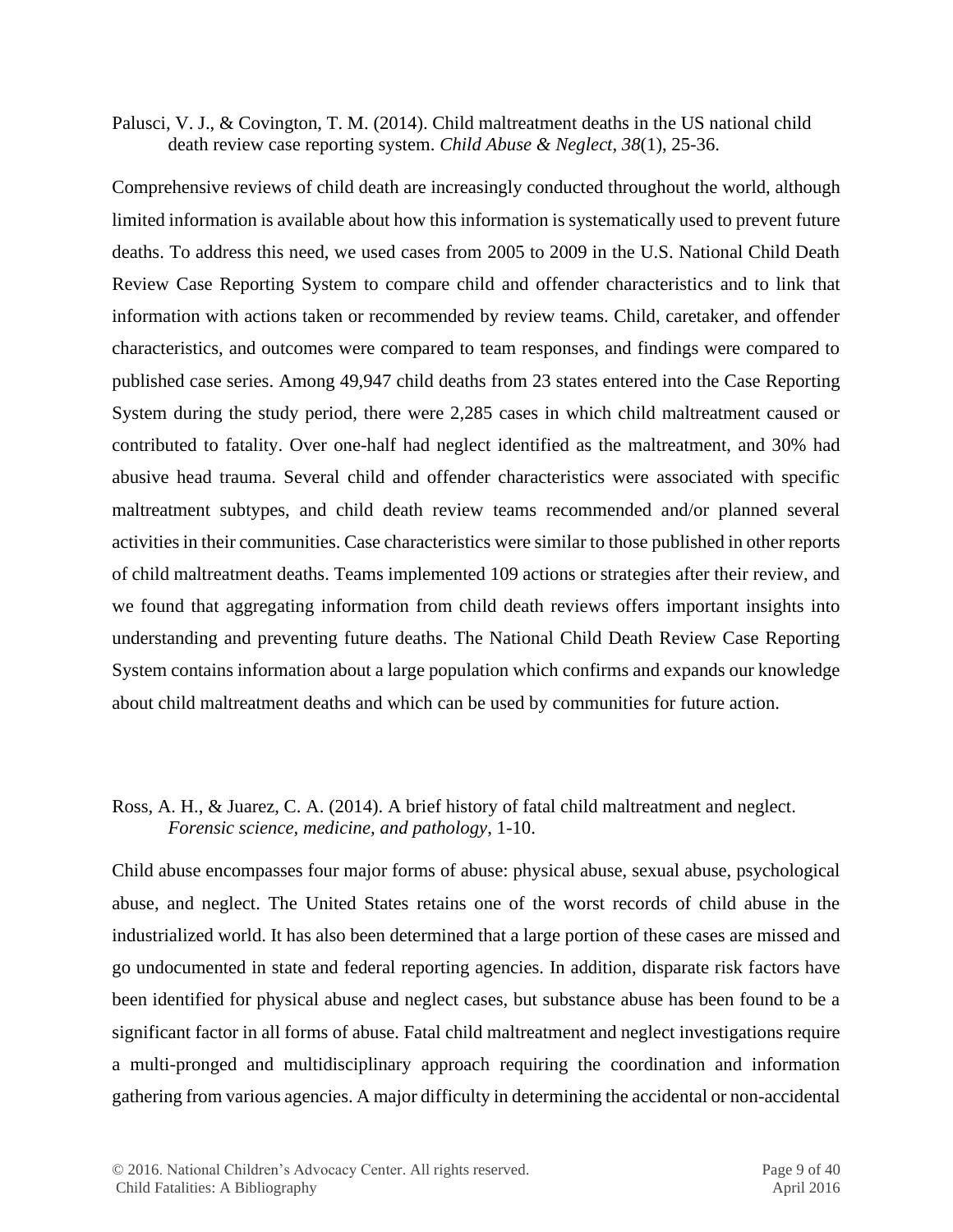nature of these cases is that the account surrounding the events of the death of child is acquired from the caretaker. In this review, we outline common diagnostic characteristics and patterns of non-accidental injuries and neglect as a result of nutritional deprivation.

## Vincent, S. (2014). Child death review processes: A six‐country comparison. *Child Abuse Review*, *23*(2), 116-129.

This paper compares and contrasts child death review (CDR) structures and processes in six countries – Australia, New Zealand, the United States, Canada, England and Wales. It presents findings from a comparative study based on analysis of data from 18 case studies. Data were collected through a combination of documentary analysis, interviews and observations. The study found that CDR processes vary according to: where the function is located and whether review is undertaken at state, local or national level; whether review is rooted in legislation; the focus of review; whether dedicated funding is provided; whether families are involved in the process; and whether structures are supported by useful data systems. It was not possible to evaluate the effectiveness of different review systems but the findings suggest that structure makes little difference in terms of determining the extent to which CDR findings inform prevention effort and activity. While factors such as lack of funding, lack of national data, or lack of legislation may hinder the work of CDR teams, CDR findings have informed prevention initiatives despite such barriers. Copyright © 2013 John Wiley & Sons, Ltd.

#### Whitt-Woosley, A., Sprang, G., & Gustman, B. D. (2014). Lives at risk: Uncovering factors associated with fatal child maltreatment. *Children and Youth Services Review*, *47*, 307- 313.

Awareness of cases of fatal child maltreatment has risen significantly in recent years suggesting the presence of a serious threat to young children despite extensive child welfare, clinical and legal responses to the issue. The purpose of this study was to identify differences between high risk child maltreatment and fatal risk cases and associated child protective service factors. For this study, 50 cases of fatal and near fatal child maltreatment were compared to a random sample of 50 moderate to severe maltreatment cases to determine predictors of group affiliation using a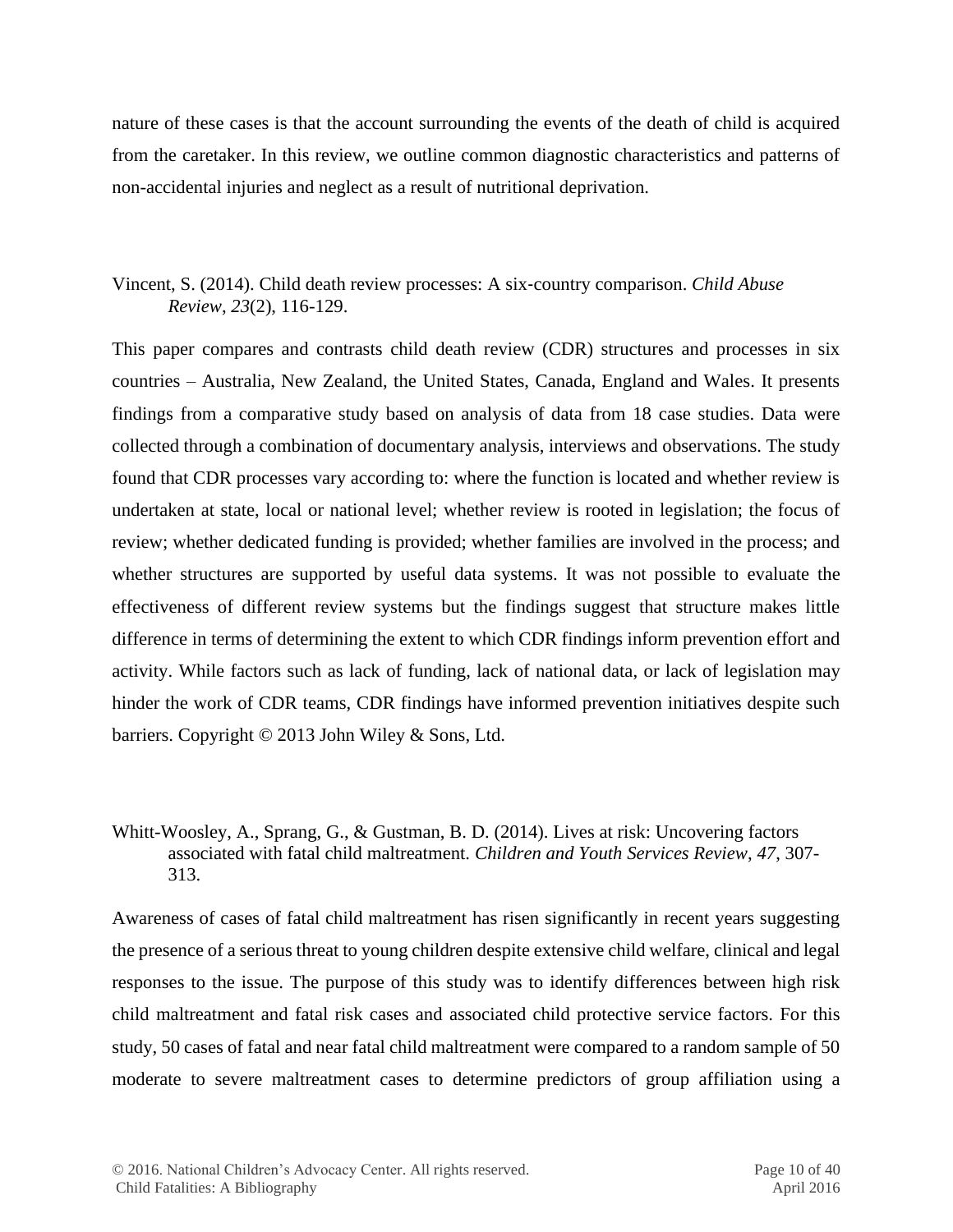transactional model of child maltreatment to guide model development. Results indicate that recognition of having a male perpetrator, in cases of physical abuse, in families with approximately two children living in more rural environments notably improved the odds of predicting fatal risk cases. Prior referrals to Adult Protective Services, less out of home care and poor utilization of inhome services were also noted differences in the service records of the groups. Implications regarding early intervention and child protection measures that could be utilized to reduce risk are offered.

Berson, I. R., & Yampolskaya, S. (2013). Factors predicting child maltreatment fatalities: A competing risk model. *Journal of Child & Adolescent Trauma*, *6*(3), 173-186.

This study examined different types of child maltreatment fatalities and factors associated with child death in Florida. The study design consisted of a two-group comparison: children who died as a result of abuse and those who died as a result of neglect. Predictors for abuse- versus neglect-related death were analyzed using competing-risks survival analysis. Findings revealed a unique trend associated with maltreatment fatalities: While child's enrollment in daycare or school served as a protective factor, being seen by a child protection agency at the time of the incident predicted the earlier fatal outcome. Implications of the findings were discussed.

Chahine, Z., & Sanders, D. (2013). The road ahead: Comprehensive and innovative approaches for improving safety and preventing child maltreatment fatalities. *Child Welfare*, *92*(2), 237-253.

This article presents a high-level overview of the complex issues, opportunities, and challenges involved in improving child safety and preventing child maltreatment fatalities. It emphasizes that improving measurement and classification is critical to understanding and preventing child maltreatment fatalities. It also stresses the need to reframe child maltreatment interventions from a public health perspective. The article draws on the lessons learned from state-of-the-art safety engineering innovations, research, and other expert recommendations presented in this special issue that can inform future policy and practice direction in this important area.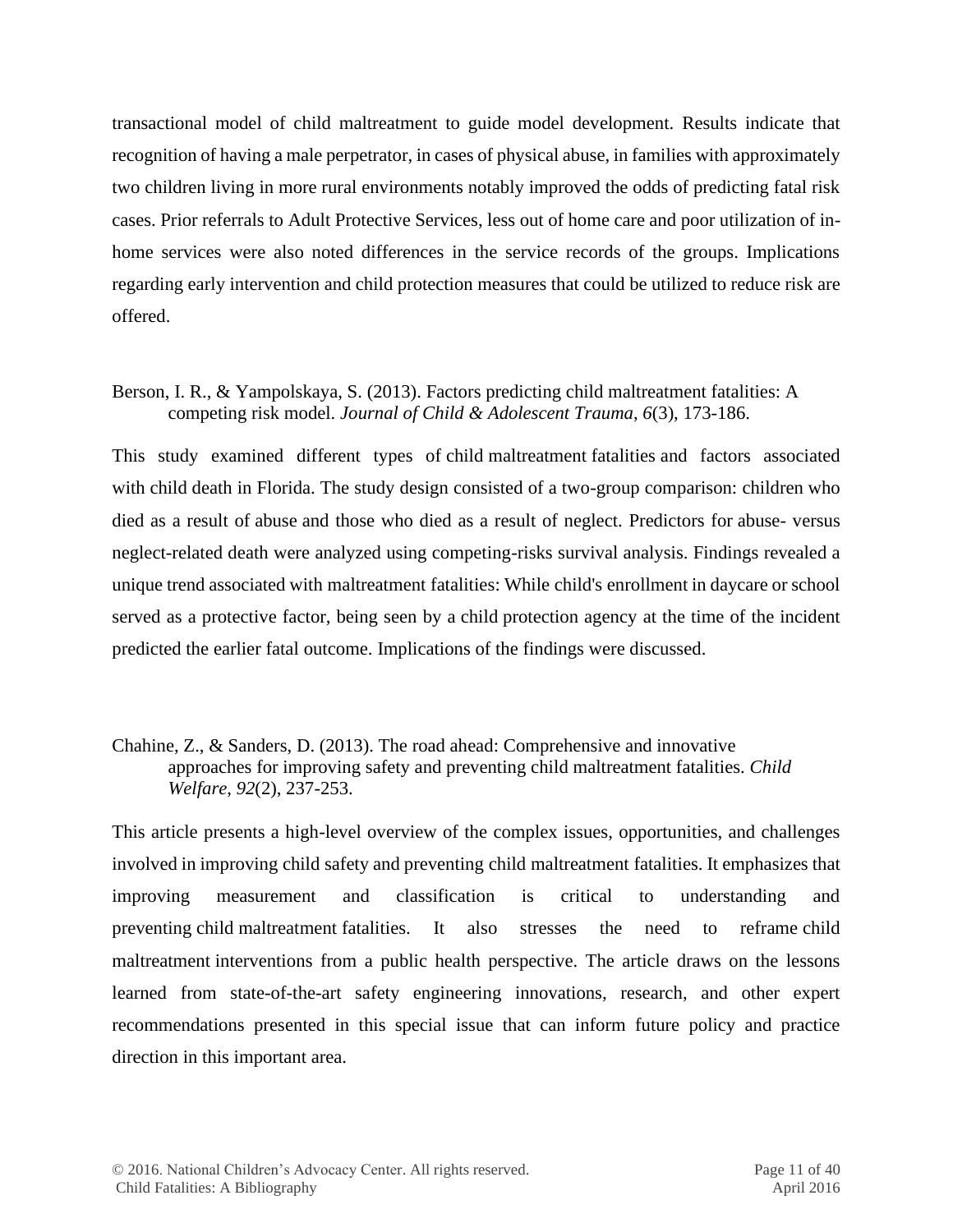#### Child Welfare Information Gateway. (2013). [Child abuse and neglect fatalities 2011: Statistics](https://www.childwelfare.gov/pubs/factsheets/fatality.cfm)  [and interventions](https://www.childwelfare.gov/pubs/factsheets/fatality.cfm)*.* Washington, DC: U.S. Department of Health and Human Services, Children's Bureau.

Despite the efforts of the child protection system, child maltreatment fatalities remain a serious problem. Although the untimely deaths of children due to illness and accidents have been closely monitored, deaths that result from physical assault or severe neglect can be more difficult to track. The circumstances surrounding a child's death, its investigation, and communication across all the disciplines involved complicate data collection.

Damashek, A., Nelson, M. M., & Bonner, B. L. (2013). Fatal child maltreatment: Characteristics of deaths from physical abuse versus neglect. *Child Abuse & Neglect*, *37*(10), 735-744.

This study examined victim, family, and alleged perpetrator characteristics associated with fatal child maltreatment (FCM) in 685 cases identified by child welfare services in the state of Oklahoma over a 21-year period. Analyses also examined differences in child, family, and alleged perpetrator characteristics of deaths from abuse versus neglect. Case information was drawn from child welfare investigation records for all FCM cases identified by the state Department of Human Services. Fatal neglect accounted for the majority (51%) of deaths. Children were primarily younger than age 5, and parents were most frequently the alleged perpetrators. Moreover, most victims had not been the subject of a child welfare report prior to their death. A greater number of children in the home and previous family involvement with child welfare increased children's likelihood of dying from neglect, rather than physical abuse. In addition, alleged perpetrators of neglect were more likely to be female and biologically related to the victim. These results indicate that there are unique family risk factors for death from neglect (versus physical abuse) that may be important to consider when selecting or developing prevention efforts.

Douglas, E. M. (2013). Case, service and family characteristics of households that experience a child maltreatment fatality in the United States. *Child Abuse Review*, *22*(5), 311-326.

Child maltreatment fatalities have increasingly received attention over the past three decades and yet there is a dearth of information concerning case, service and family/household factors associated with maltreatment fatalities. This is a US multi-state study of 135 child welfare workers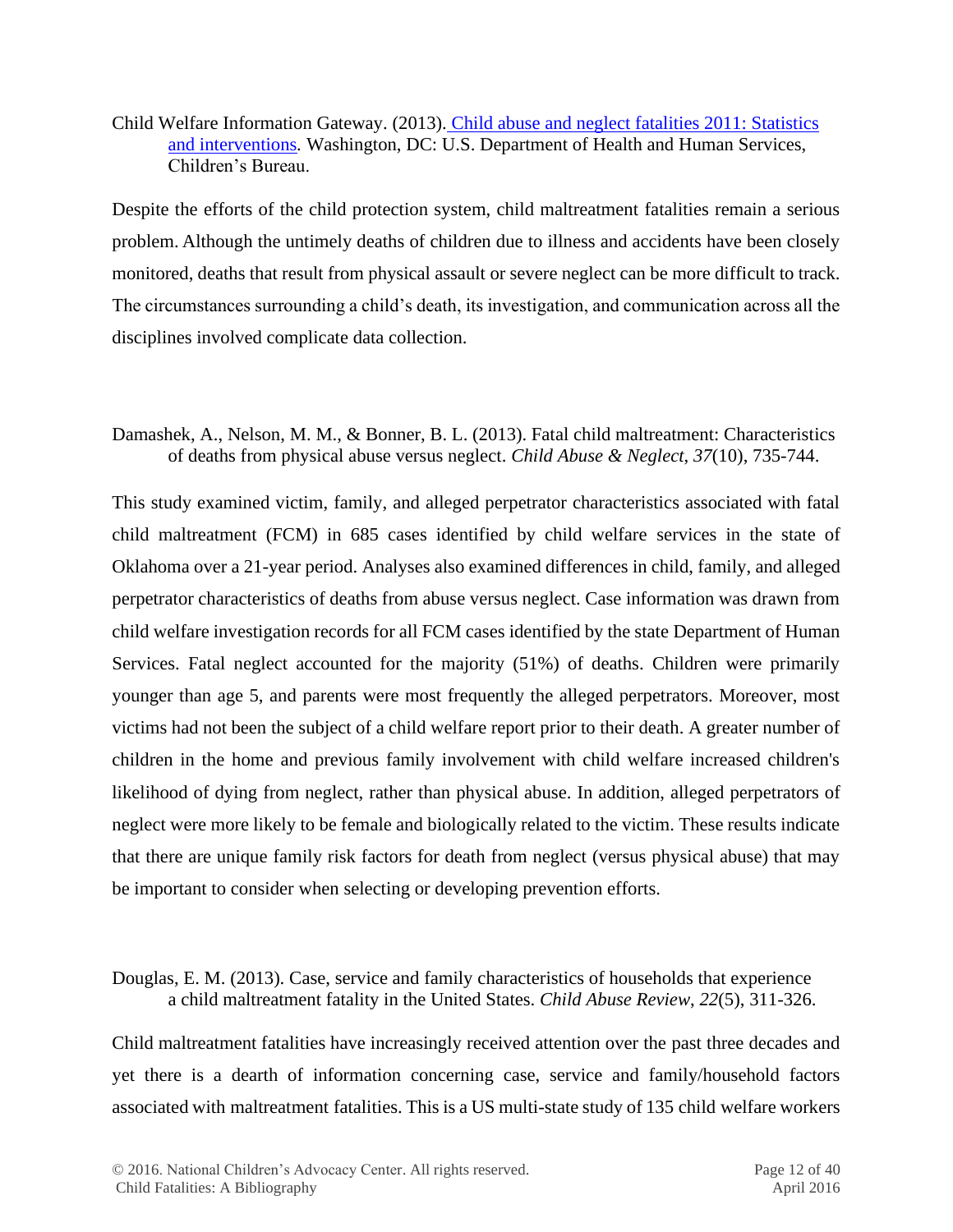who experienced the death of a child on their caseload. They reported on the case, service and family/household characteristics of a child who died on their caseload. Results indicate that workers had seen victims one week prior to their death and were closely monitoring families. The most frequently mentioned family characteristics included: parental unemployment, parental mental health, experiencing a major life event and parents' inappropriate age expectations of the child. Parental alcohol and substance use were more common among infant victims; and parental perceptions of the child being 'difficult' were more common among older victims. The results are discussed with regard to future research and prevention for the field. Copyright © 2013 John Wiley & Sons, Ltd. Key Practitioner Messages: The primary findings of this study indicate that: Workers have regular contact with children leading up to the time of their death., Children die even when they are being closely monitored and have had a full-risk assessment., Families where children died were not using very many services.

#### Hamilton, L. (2013). Assessing children's risk for homicide in the context of domestic violence. *Journal of Family Violence*, *28*(2), 179-189.

Increasing evidence indicates that children are at risk of homicide in the context of domestic violence. Using a retrospective case analysis of 84 domestic homicide cases, this study sought to identify the unique factors that place a child at risk of homicide. Three groups of domestic homicide cases in which there were no children in the home (No Child in the Home, n=44), a child was targeted (Child Target, n=13), and a child was present, but not targeted (No Child Target, n=27) were compared. Overall, there were no significant differences amongst cases involving children (targeted or not) on major factors except for the higher number of agencies involved with couples with children. Few cases had risk assessment or safety plans completed. Despite the study limitations, the findings speak to the need for professionals to assess child risk and include children in safety planning in all cases of domestic violence.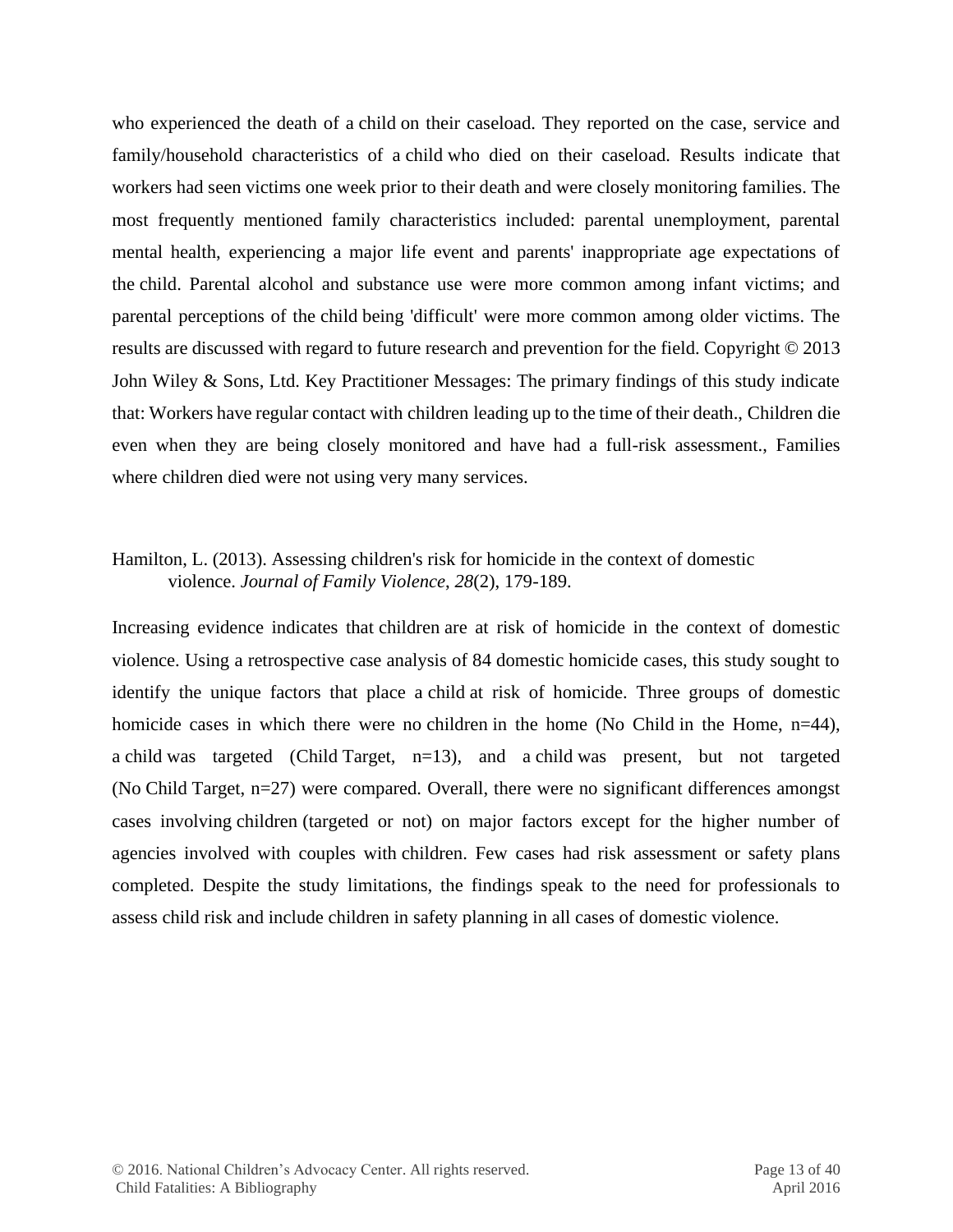Olszowy, L., Jaffe, P. G., Campbell, M., & Hamilton, L. H. A. (2013). Effectiveness of risk assessment tools in differentiating child homicides from other domestic homicide cases. *Journal of Child Custody*, *10*(2), 185-206.

A retrospective case analysis of 40 domestic homicides was conducted to determine if risk assessment tools currently being used for adult victims of domestic violence (DA, ODARA, and B-SAFER) are of value in identifying a child's risk for lethality in the context of domestic violence. Child homicides were compared to cases where a mother was killed but the children were not targeted. Results revealed no differences between the two groups in terms of the risk assessment tools. One item on the Danger Assessment and one item on the B-SAFER were significantly associated with child homicide cases. Implications for professionals around assessing risk of lethality for children living with domestic violence and developing safety plans that include the children are discussed.

Pecora, P. J., Chahine, Z., & Graham, J. C. (2013). Safety and risk assessment frameworks: Overview and implications for child maltreatment fatalities. *Child Welfare*, *92*(2), 143- 160.

This article highlights current models used in child protection to assess safety and risk, and discusses implications for child maltreatment fatalities. The authors advance that current risk and safety practice approaches were not designed to accurately estimate the likelihood of low baserate phenomena and have not been empirically tested in their ability to predict or prevent severe or fatal child maltreatment. They advance that, regardless of the ultimate effectiveness of safety and risk tools, competent assessment and decision making in child protection depend on sound professional judgment and a comprehensive systemic approach that transcends the use of specific tools.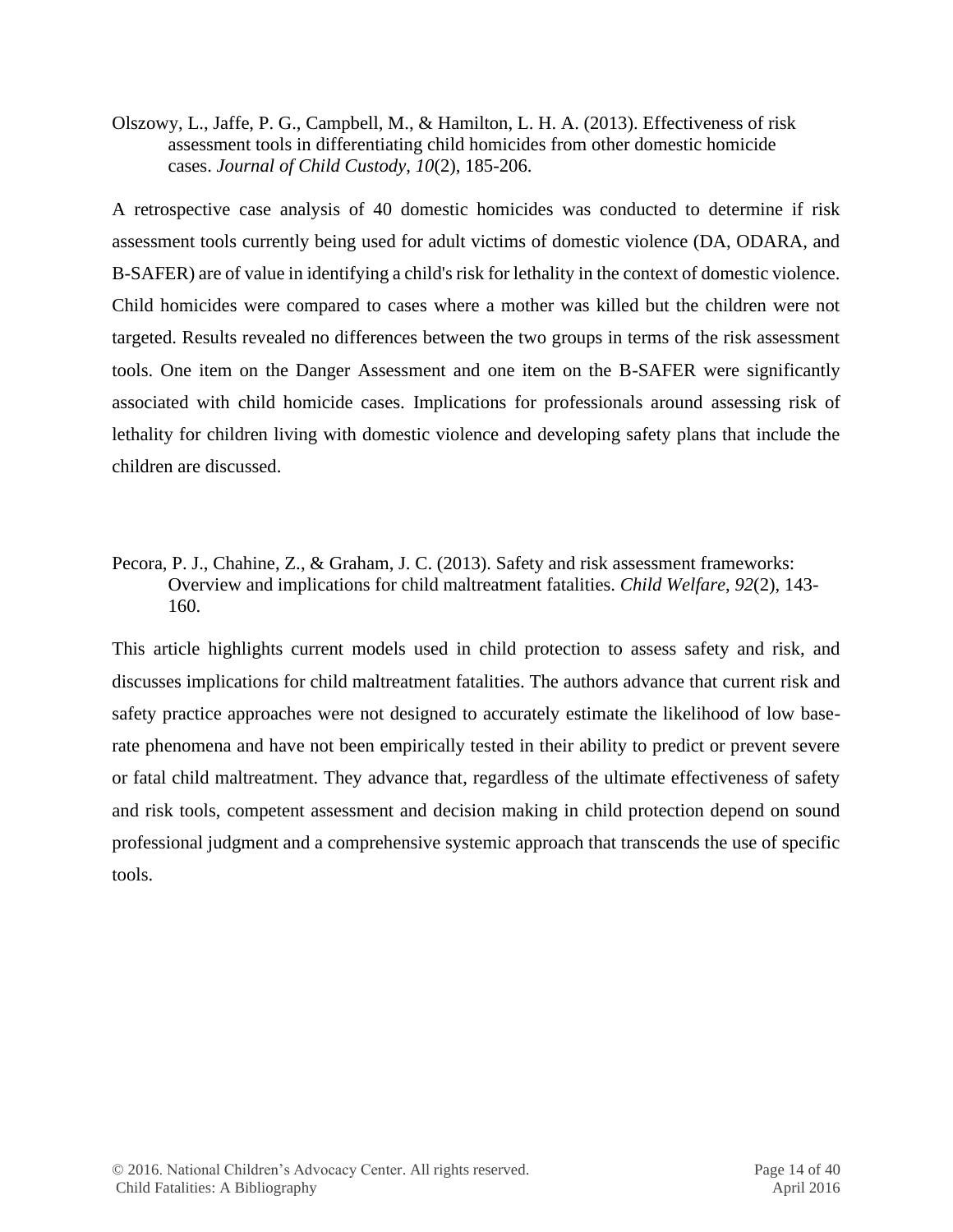Putnam-Hornstein, E., Cleves, M. A., Licht, R., & Needell, B. (2013). [Risk of fatal injury in](http://www.ncbi.nlm.nih.gov/pmc/articles/PMC3780759/)  [young children following abuse allegations: Evidence from a prospective, population](http://www.ncbi.nlm.nih.gov/pmc/articles/PMC3780759/)[based study.](http://www.ncbi.nlm.nih.gov/pmc/articles/PMC3780759/) *American Journal of Public Health*, *103*(10), e39-e44.

We examined variations in children's risk of an unintentional or intentional fatal injury following an allegation of physical abuse, neglect, or other maltreatment. We linked records of 514 232 children born in California from 1999 to 2006 and referred to child protective services for maltreatment to vital birth and death data. We used multivariable Cox regression models to estimate variations in risk of fatal injury before age 5 years and modeled maltreatment allegations as time-varying covariates. Children with a previous allegation of physical abuse sustained fatal injuries at 1.7 times the rate of children referred for neglect. Stratification by manner of injury showed that children with an allegation of physical abuse died from intentional injuries at a rate 5 times as high as that for children with an allegation of neglect, yet faced a significantly lower risk of unintentional fatal injury. These data suggest conceptual differences between physical abuse and neglect. Findings indicate that interventions consistent with the form of alleged maltreatment may be appropriate, and heightened monitoring of young children referred for physical abuse may advance child protection.

#### Putnam-Hornstein, E., Wood, J. N., Fluke, J., Yoshioka-Maxwell, A., & Berger, R. P. (2013). [Preventing severe and fatal child maltreatment: Making the case for the expanded use and](http://www.ucdenver.edu/academics/colleges/medicalschool/departments/pediatrics/subs/%09can/research/pubs/Documents/2013%20Preventing%20severe%20and%20fatal%20child%20maltreatment.pdf)  [integration of data.](http://www.ucdenver.edu/academics/colleges/medicalschool/departments/pediatrics/subs/%09can/research/pubs/Documents/2013%20Preventing%20severe%20and%20fatal%20child%20maltreatment.pdf) *Child Welfare*, *92*(2), 59-75.

In this article we examine risk factors for severe and fatal child maltreatment. These factors emerge from studies based on different data sources, including official child maltreatment data, emergency department and hospitalization data, death certificates, and data from child death review teams. The empirical literature reflects a growing effort to overcome the measurement uncertainties of any one individual data system. After review and reflection upon what is known, we consider how integrating this information can advance efforts to protect children, providing examples where the use and linkage of multiple sources of data may enhance surveillance, improve front-end decision making, and support cost-effective research and evaluation.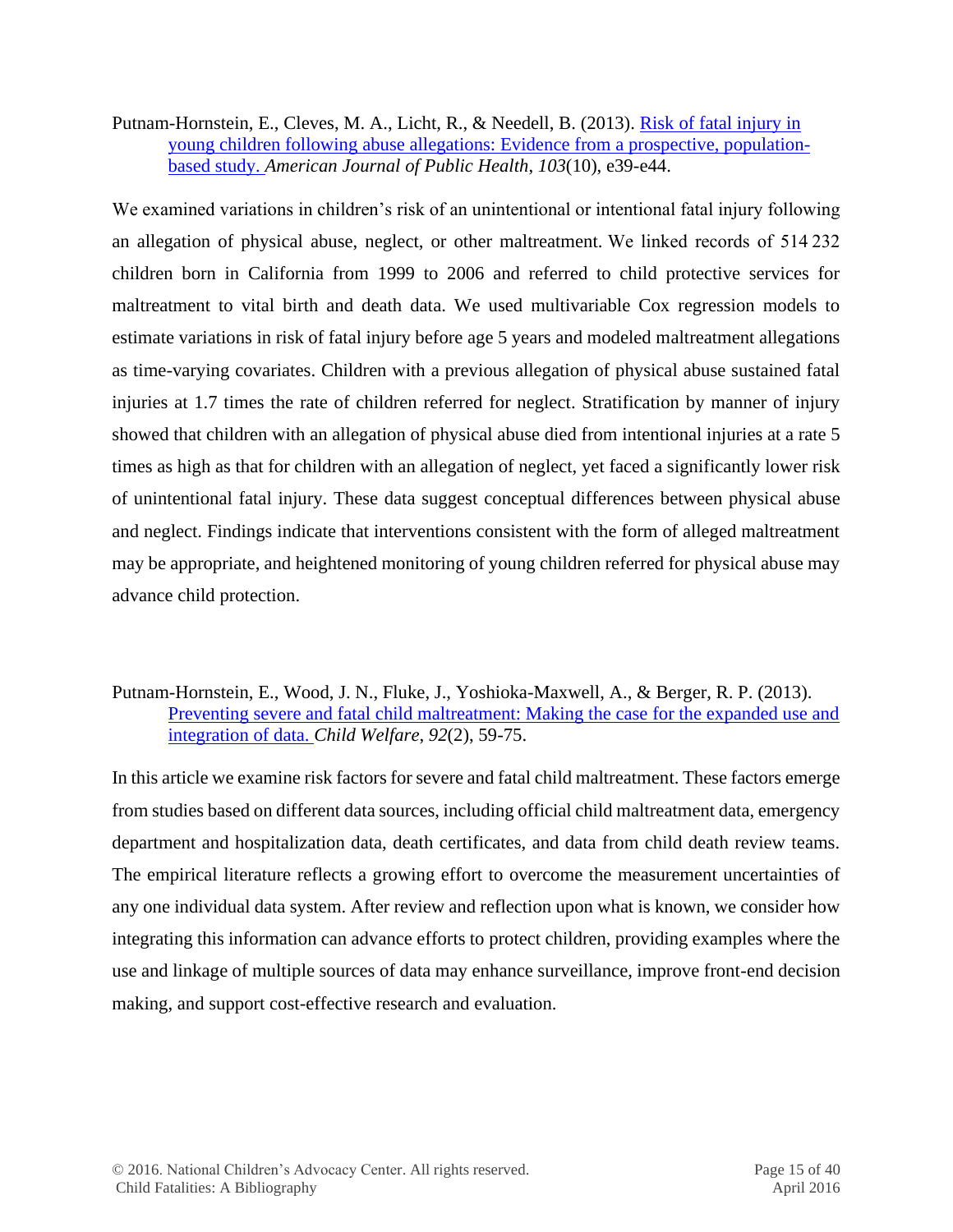Richmond-Crum, M., Joyner, C., Fogerty, S., Ellis, M., & Saul, J. (2013). Applying a public health approach: The role of state health departments in preventing maltreatment and fatalities of children. *Child Welfare*, *92*(2), 99-117.

Child maltreatment prevention is traditionally conceptualized as a social services and criminal justice issue. Although these responses are critical and important, alone they are insufficient to prevent the problem. A public health approach is essential to realizing the prevention of child abuse and neglect. This paper discusses the public health model and social-ecology framework as ways to understand and address child maltreatment prevention and discusses the critical role health departments can have in preventing abuse and neglect. Information from an environmental scan of state public health departments is provided to increase understanding of the context in which state public health departments operate. Finally, an example from North Carolina provides a practical look at one state's effort to create a cross-sector system of prevention that promotes safe, stable, and nurturing relationships and environments for children and families.

Sheldon-Sherman, J., Wilson, D., & Smith, S. (2013). Extent and nature of child maltreatmentrelated fatalities: Implications for policy and practice. *Child Welfare*, *92*(2), 41-58.

This article reviews significant research findings regarding child maltreatment fatalities over the last thirty years. Notably, the article focuses on several important subsets of children who die from maltreatment, including young children, children reported to child protective services, and children who live in families with poor parental attachment, mental illness, substance abuse, and domestic violence. The article then sets forth three proposals for broadening the United States' approach to child protection and reducing child maltreatment fatalities

## Welch, G. L., & Bonner, B. L. (2013). Fatal child neglect: Characteristics, causation, and strategies for prevention. *Child Abuse & Neglect*, 37(10), 745-752.

Research in child fatalities because of abuse and neglect has continued to increase, yet the mechanisms of the death incident and risk factors for these deaths remain unclear. The purpose of this study was to systematically examine the types of neglect that resulted in children's deaths as determined by child welfare and a child death review board. This case review study reviewed 22 years of data ( $n = 372$ ) of child fatalities attributed solely to neglect taken from a larger sample (N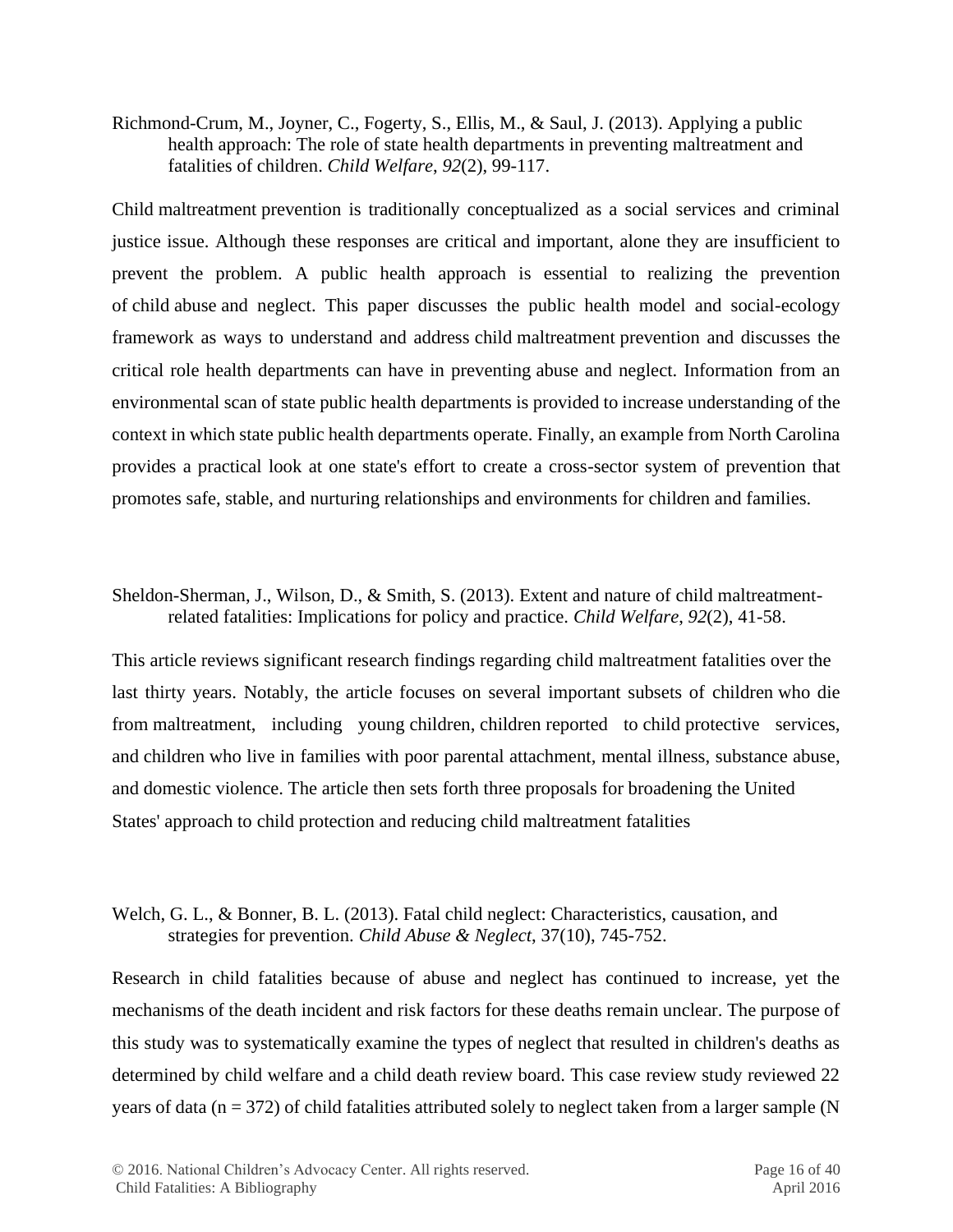$= 754$ ) of abuse and neglect death cases spanning the years 1987–2008. The file information reviewed was provided by the Oklahoma Child Death Review Board (CDRB) and the Oklahoma Department of Human Services (DHS) Division of Children and Family Services. Variables of interest were child age, ethnicity, and birth order; parental age and ethnicity; cause of death as determined by child protective services (CPS); and involvement with DHS at the time of the fatal event. Three categories of fatal neglect – supervisory neglect, deprivation of needs, and medical neglect – were identified and analyzed. Results found an overwhelming presence of supervisory neglect in child neglect fatalities and indicated no significant differences between children living in rural and urban settings. Young children and male children comprised the majority of fatalities, and African American and Native American children were over-represented in the sample when compared to the state population. This study underscores the critical need for prevention and educational programming related to appropriate adult supervision and adequate safety measures to prevent a child's death because of neglect.

- Tilak, G. S., & Pollock, A. N. (2013). Missed opportunities in fatal child abuse. *Pediatric Emergency Care*, *29*(5), 685-687.
- Douglas, E. M. (2012). Child welfare workers' training, knowledge, and practice concerns regarding child maltreatment fatalities: An exploratory, multi-state analysis. *Journal of Public Child Welfare*, *6*(5), 659-677.

Research has rarely focused on child welfare professionals as agents of prevention for maltreatment fatalities. This study presents results on 426 child welfare workers' training, knowledge, and practice concerns regarding fatalities. Workers' knowledge of risk varied and revealed deficits in knowledge of parent and household risk factors. Receipt of training had a minor impact on knowledge. More than 25% of workers reported that a parent had disclosed potential intent to kill his/her child. Workers worried that a child will die on their caseloads; they reported assessing for risk, but wanting additional training. Implications are discussed for both research and practice communities.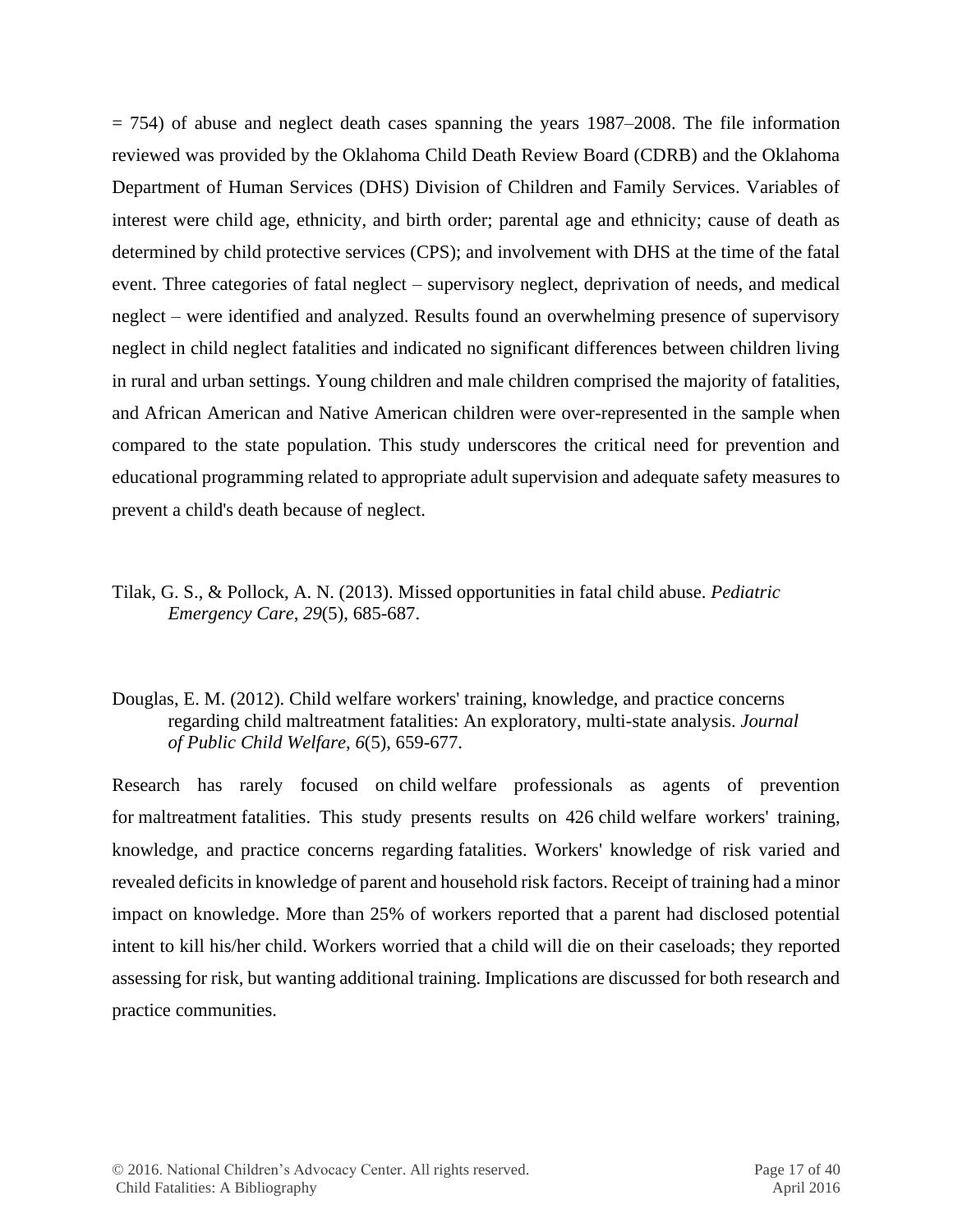Jaffe, P. G., Campbell, M., Hamilton, L. H., & Juodis, M. (2012). Children in danger of domestic homicide. *Child Abuse & Neglect, 36*(1), 71-74.

Child maltreatment and domestic violence were once considered separate topics both in research and in clinical practice. This brief communication attempts to shed light on the lethal risk posed to children living with domestic violence. It is hoped that the acknowledgment of these risks will better inform research and clinical practice to protect children in these circumstances.

Schnitzer, P. G., Gulino, S. P., & Yuan, Y. Y. (2012). Advancing public health surveillance to estimate child maltreatment fatalities: review and recommendations. *Child Welfare*, *92*(2), 77-98.

Fatal child maltreatment is a compelling problem in the United States. National estimates of fatal child maltreatment, based largely on child welfare data, have fluctuated around 1,500 deaths annually for the past ten years. However, the limitations of child welfare and other mortality data to accurately enumerate fatal child maltreatment are well documented. As a result of these limitations, the true magnitude of fatal child maltreatment remains unknown. Public health surveillance has been proposed as a mechanism to improve estimation of fatal child maltreatment, as well as to collect and analyze relevant risk factor data for the ultimate goal of developing prevention strategies. This paper describes public health surveillance efforts undertaken to improve estimation of fatal child maltreatment, and presents the unique challenges of identifying fatal child neglect. The strengths and limitations of existing sources of child maltreatment fatality data are reviewed and broad recommendations for strategies to advance public health surveillance of fatal child maltreatment are presented.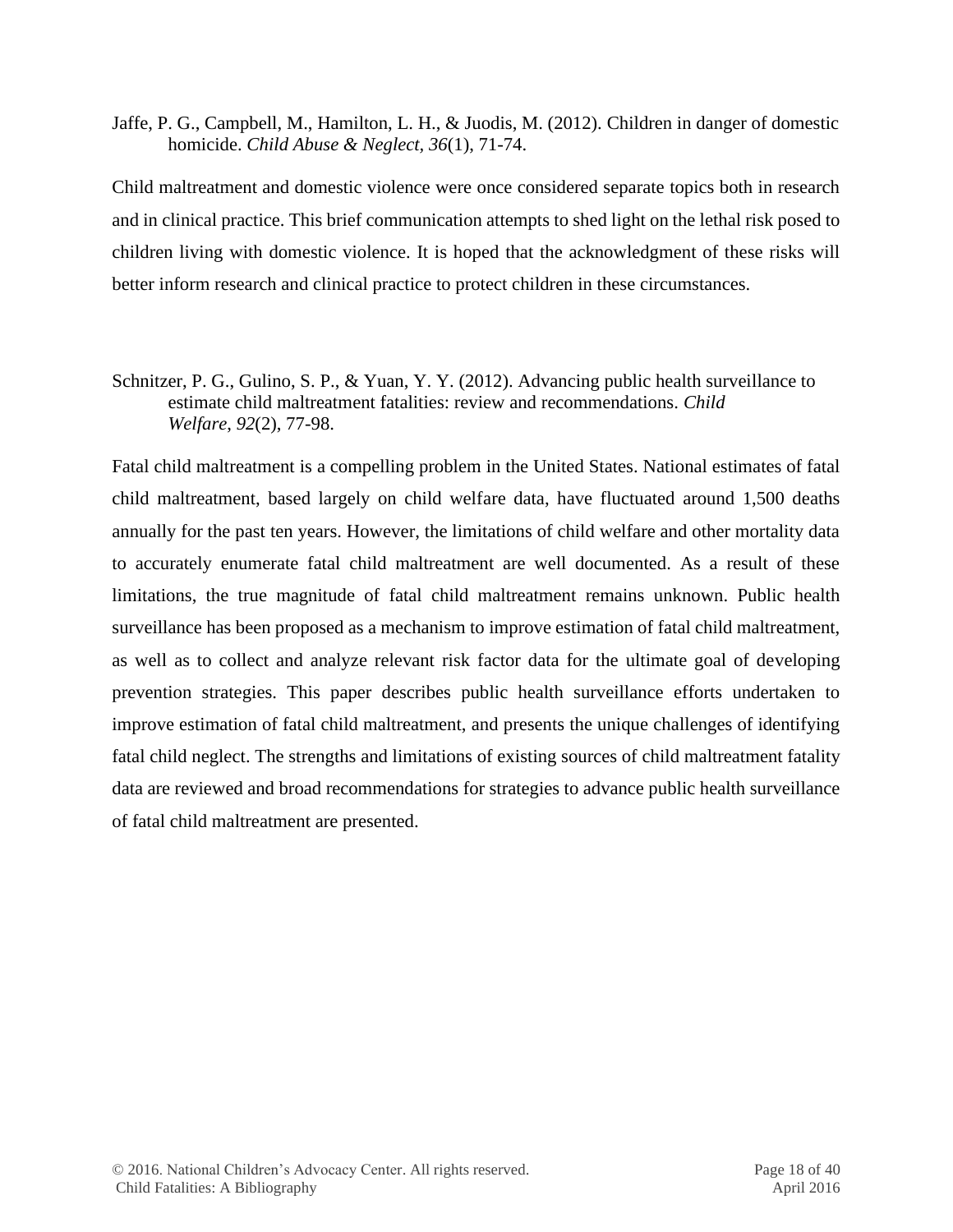Douglas, E. M., & McCarthy, S. C. (2011). Child fatality review teams: A content analysis of social policy. *Child Welfare*, *90*(3), 91-110.

Child fatality review teams (CFRTs) have existed since the 1970s; yet, a comprehensive understanding of their procedures, practices, and outcomes is lacking. his article addresses that gap in this study of CFRT state statutes. Findings indicate CFRT laws address nine areas of practice, from team composition, to purpose, to outcomes. Results also indicate that laws address prevention three times as often as investigation, but that both areas are related to state crime rates.

### Douglas, E. M., & McCarthy, S. C. (2011). Child maltreatment fatalities: Predicting rates and the efficacy of child welfare policy. *Journal of Policy Practice*, *10*(2), 128-143.

Scientists have studied child maltreatment fatalities (CMFs) for several decades, yet little research has examined the social context in which CMFs occur and whether prevention efforts are effective. Using state-level data from 2006-2008, we examine the social context in which CMFs occur and conduct a five-year follow-up to a study that found media attention predicted CMF-related legislation (Douglas, 2009). The results indicate that the social context in which children live are important; poverty and region are the strongest predictors of CMFs and states that passed legislation to prevent future maltreatment fatalities did not experience a decline in the death rate. Implications for policy and practice are discussed.

## Putnam-Hornstein, E. (2011). Report of maltreatment as a risk factor for injury death a prospective birth cohort study. *Child Maltreatment*, *16*(3), 163-174.

This article presents a population-based study of early childhood injury mortality following a nonfatal allegation of maltreatment. Findings are based on a unique data set constructed by establishing child-level linkages between vital birth records, administrative child protective services records, and vital death records. These linked data reflect over 4.3 million children born in California between 1999 and 2006 and provide a longitudinal record of maltreatment allegations and death. Of interest was whether children reported for nonfatal maltreatment subsequently faced a heightened risk of unintentional and intentional injury mortality during the first 5 years of life. Findings indicate that after adjusting for risk factors at birth, children with a prior allegation of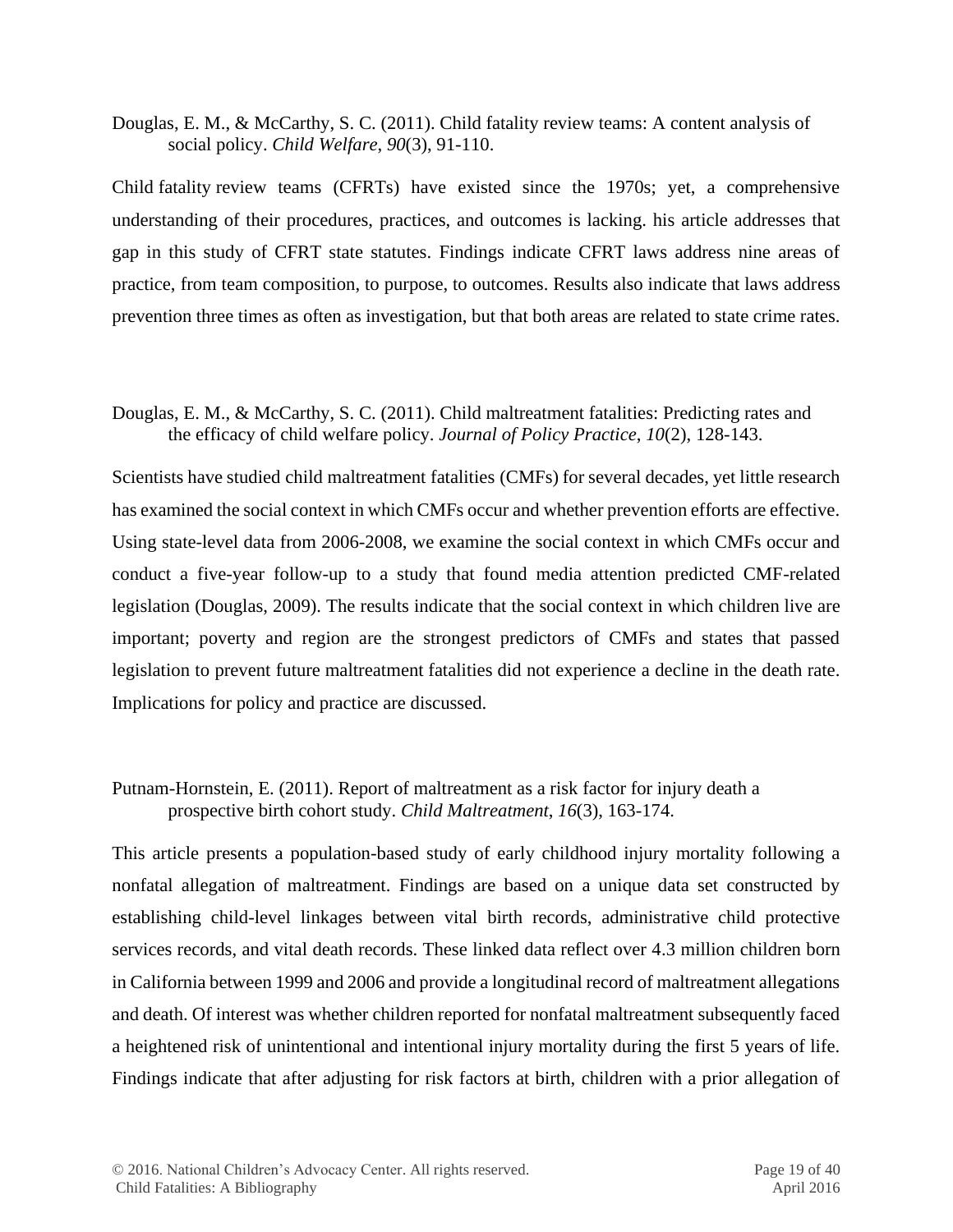maltreatment died from intentional injuries at a rate that was 5.9 times greater than unreported children (95% CI [4.39, 7.81]) and died from unintentional injuries at twice the rate of unreported children (95% CI [1.71, 2.36]). A prior allegation to CPS proved to be the strongest independent risk factor for injury mortality before the age of five.

#### Damashek, A., & Bonner, B. L. (2010). Factors related to sibling removal after a child maltreatment fatality. *Child Abuse & Neglect*, *34*(8), 563-569.

Many children who die from abuse or neglect are survived by siblings. However, little data are available about what happens to these siblings after the victim's death, such as whether they are removed from their home. Even less is known about how decisions are made regarding sibling removal following a child fatality. This study examined social-ecological factors related to the likelihood that siblings would be removed from their homes after a child maltreatment fatality. This study utilized Oklahoma child death review and child welfare data from 1993 to 2003 for 250 families to examine which sibling, caregiver, alleged perpetrator, family, community, and maltreatment characteristics were related to sibling removal following a child maltreatment fatality. Logistic regression analyses indicated that younger sibling age, more previous family reports to child welfare, and type of maltreatment (i.e., abuse rather than neglect) predicted greater likelihood of sibling removal. The sibling and family factors found to be related to sibling removal are consistent with literature indicating that these variables are associated with death from child maltreatment. Few caregiver and family variables were predictive of sibling removal, despite evidence that such variables are related to child maltreatment fatalities. Further research that investigates siblings' return to their homes and subsequent CPS referrals would help to clarify whether decisions about sibling removal were useful in protecting siblings from future maltreatment. It may be important for child welfare workers to consider more caregiver and family factors when making removal decisions after a child maltreatment fatality.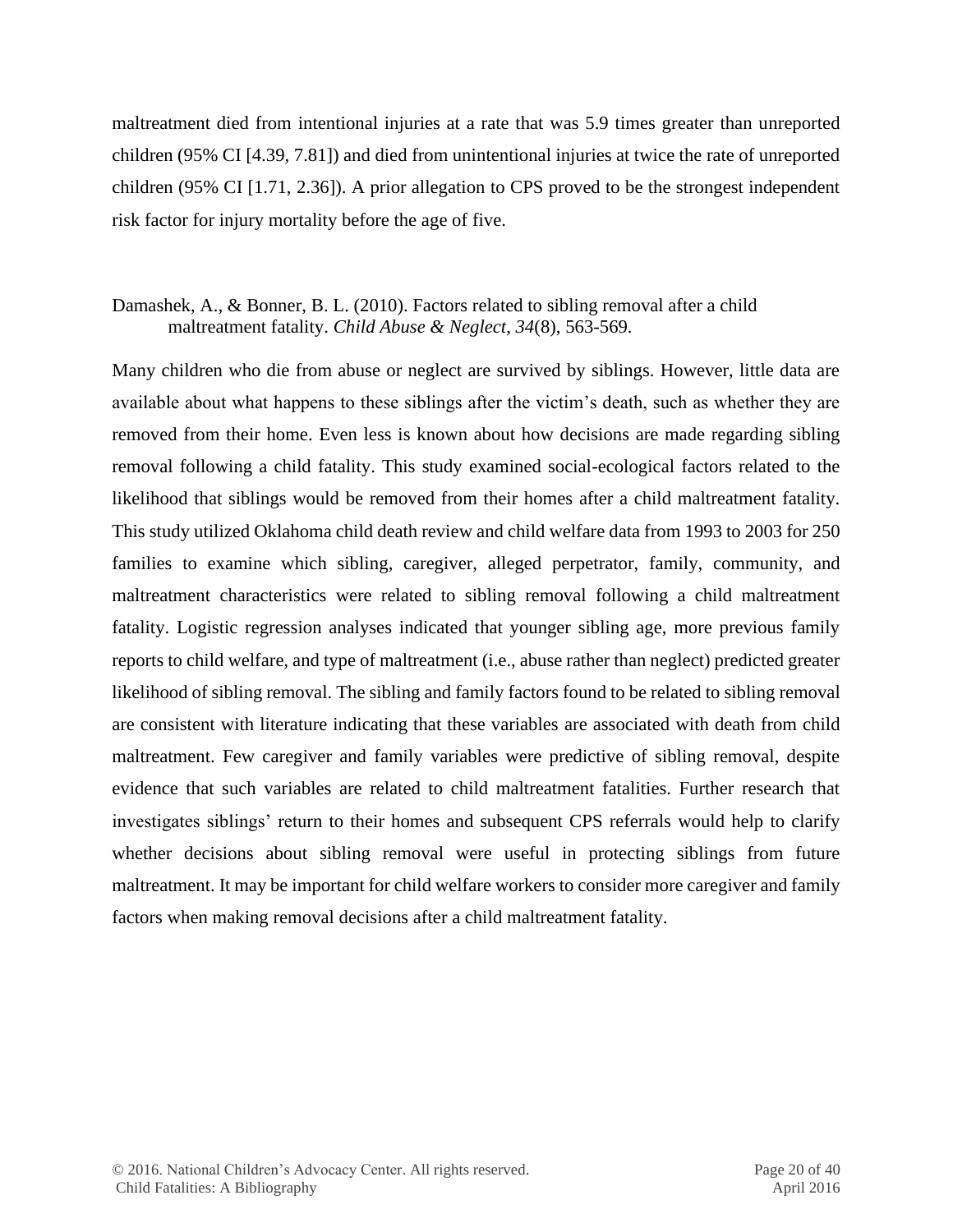Klevens, J., & Leeb, R. T. (2010). Child maltreatment fatalities in children under 5: Findings from the National Violence Death Reporting System. *Child Abuse & Neglect*, *34*(4), 262- 266.

Objective: To describe the distribution of child maltreatment fatalities of children under 5 by age, sex, race/ethnicity, type of maltreatment, and relationship to alleged perpetrator using data from the National Violent Death Reporting System (NVDRS). Study design: Two independent coders reviewed information from death certificates, medical examiner and police reports corresponding to all deaths in children less than 5 years of age reported to NVDRS in 16 states. Results: Of the 1,374 deaths for children under 5 reported to NVDRS, 600 were considered attributable to child maltreatment. Over a half of the 600 victims of child maltreatment in this age group were under 1 year old, 59% were male, 42% non-Hispanic Whites, and 38% were non-Hispanic Blacks. Two thirds of child maltreatment fatalities in children under 5 were classified as being due to abusive head trauma (AHT), 27.5% as other types of physical abuse, and 10% as neglect. Based on these data, fathers or their substitutes were significantly more likely than mothers to be identified as alleged perpetrators for AHT and other types of physical abuse, while mothers were more likely to be assigned responsibility for neglect. Conclusions: Among children under 5 years, children under 1 are the main age group contributing to child maltreatment fatalities in the NVDRS. AHT is the main cause of death in these data. These findings are limited by underascertainment of cases and fair inter-rater reliability of coding. Practice implications: The findings suggest the need to develop and evaluate interventions targeting AHT to reduce the overall number of child maltreatment deaths in young children. These interventions should make special efforts to include fathers and their substitutes. [Copyright Elsevier]

Palusci, V. J., Yager, S., & Covington, T. M. (2010). Effects of a citizens review panel in preventing child maltreatment fatalities. *Child Abuse & Neglect*, *34*(5), 324-331.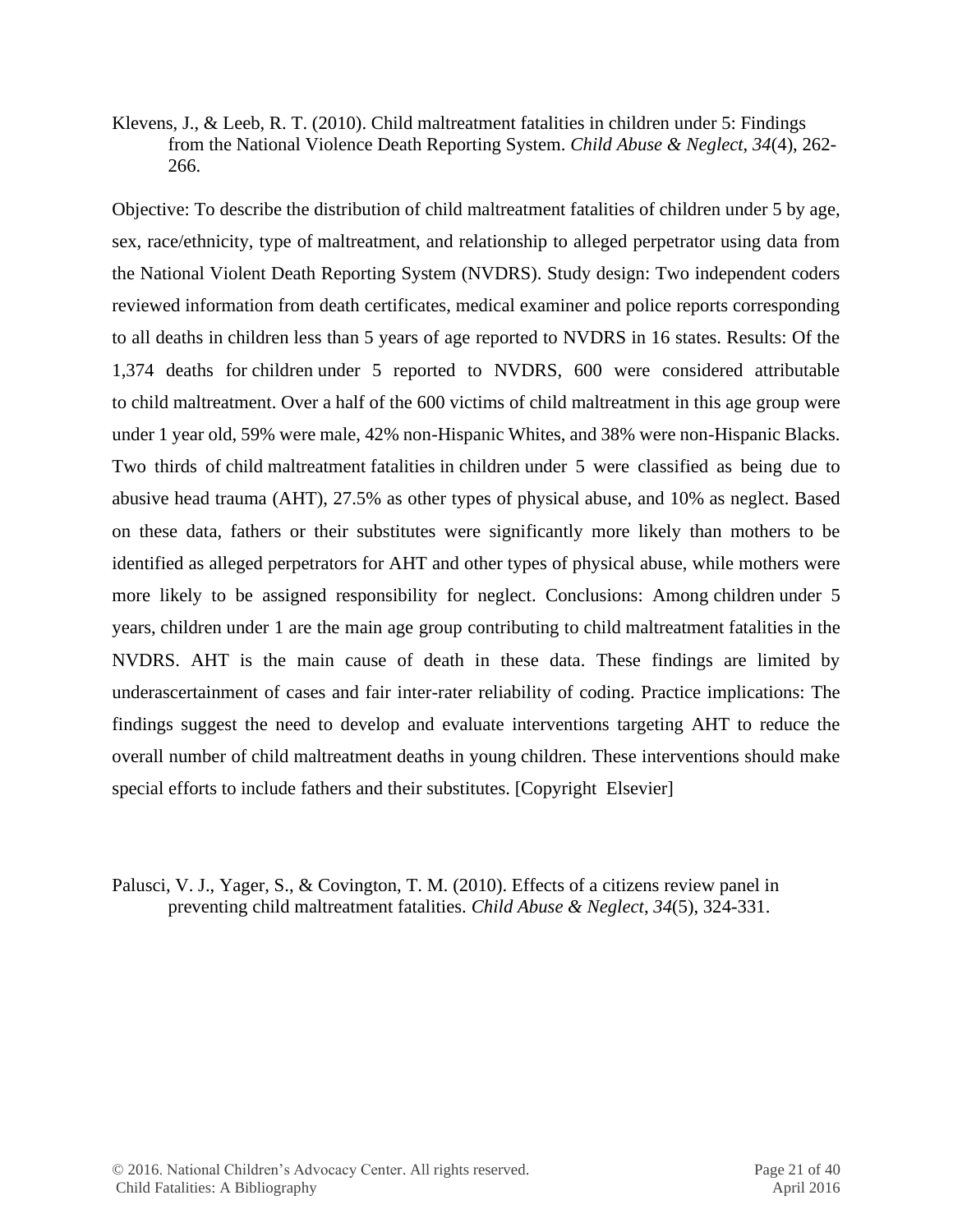Palusci, V. J., Wirtz, S. J., & Covington, T. M. (2010). Using capture-recapture methods to better ascertain the incidence of fatal child maltreatment. *Child Abuse & Neglect*, *34*(6), 396- 402.

Objectives: To (1) test the use of capture-recapture methods to estimate the total number of child maltreatment deaths in a single state using information from death certificates, child welfare reports, child death review teams, and uniform crime reports; and to (2) compare these estimates to the number of maltreatment deaths identified through an in-depth "gold standard" review.

Child maltreatment deaths were identified in four existing administrative data sources: (1) death reports in our state vital statistics (DC); (2) child death review team reports (CDR); (3) homicide reports filed by our state police agency as uniform crime report (UCR) supplements for the FBI; and (4) abstracted reports of a minor's death from our state child protective services (CPS) agency. Capture-recapture pair-wise and pooled comparisons were then applied to estimate the numbers of abuse and total maltreatment deaths and were compared to the number of cases identified by independent case review. There were a total of 194 child maltreatment deaths in Michigan during 2000–2001 with 66 due to physical abuse. Capture-recapture analysis estimated the mean number of total child maltreatment deaths as  $101.02$  (95%CI = 92.52, 109.53), with abuse deaths of 64.55 (60.85, 68.25). Most pair-wise and pooled comparisons worked equally well for abuse deaths, but estimates for total child maltreatment deaths were low. Capture-recapture methods applied to existing administrative datasets produced accurate estimates of child abuse deaths but were not useful in producing reliable estimates of total child maltreatment deaths due to undercounting neglect-related deaths in all existing administrative data sets. The underlying assumptions for capture-recapture methods were not met for neglect deaths. Local and/or state teams conducting ongoing intensive case review may yet remain the best way to identify the total number of child maltreatment deaths. Capture-recapture methods allow for more accurate estimation of the true number of child physical abuse deaths than does using single existing sources of child fatality information, but deaths from causes other than abuse are undercounted. Child maltreatment fatality surveillance requires a systematic process and standard criteria for identifying cases of maltreatment, particularly neglect-related child deaths.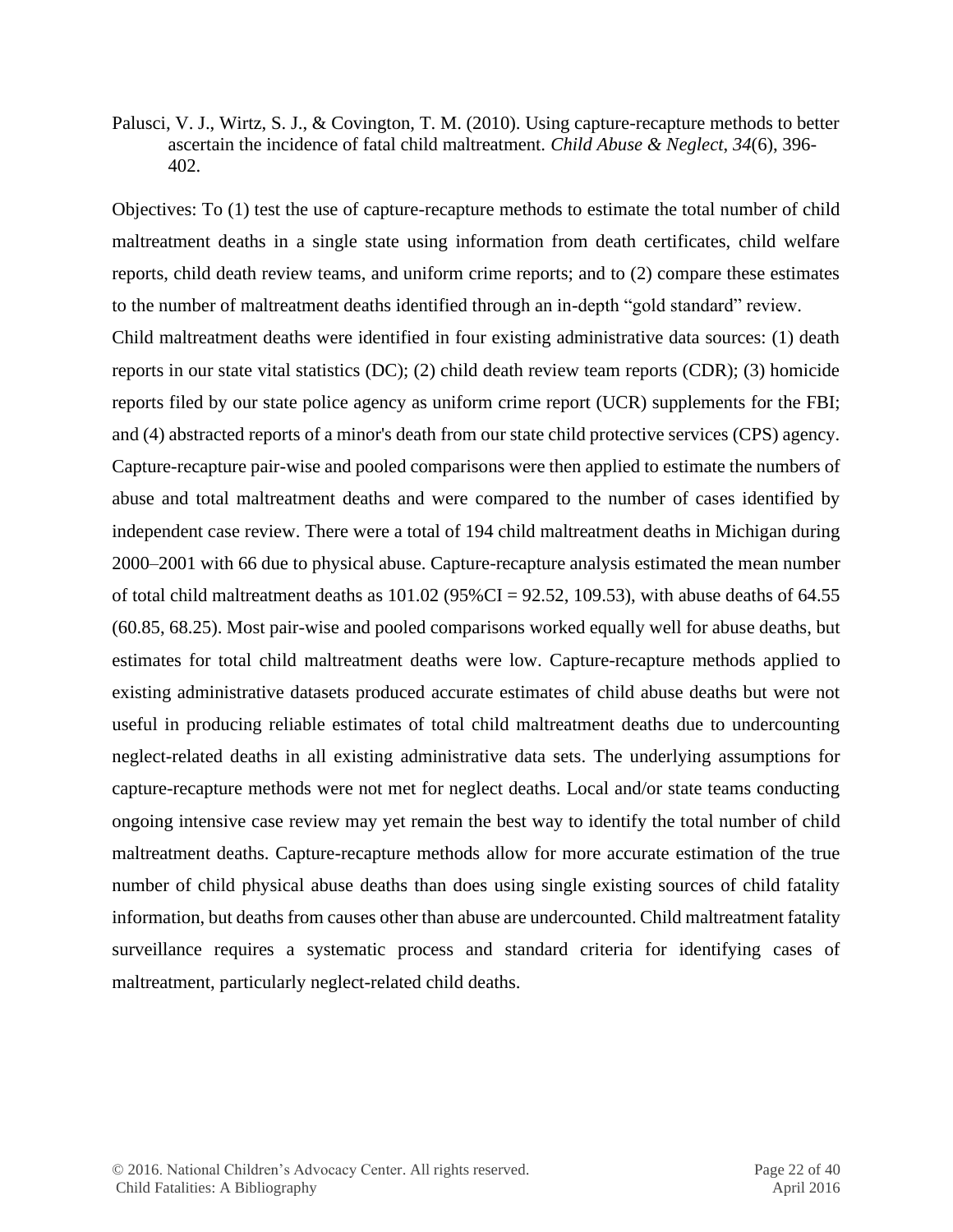Policy Statement—Child Fatality Review. (2010). *Pediatrics*, *126*(3), 592-596.

Injury remains the leading cause of pediatric mortality and requires public health approaches to reduce preventable deaths. Child fatality review teams, first established to review suspicious child deaths involving abuse or neglect, have expanded toward a public health model of prevention of child fatality through systematic review of child deaths from birth through adolescence. Approximately half of all states report reviewing child deaths from all causes, and the process of fatality review has identified effective local and state prevention strategies for reducing child deaths. This expanded approach can be a powerful tool in understanding the epidemiology and preventability of child death locally, regionally, and nationally; improving accuracy of vital statistics data; and identifying public health and legislative strategies for reducing preventable child fatalities. The American Academy of Pediatrics supports the development of federal and state legislation to enhance the child fatality review process and recommends that pediatricians become involved in local and state child death reviews.

#### Fujiwara, T., Barber, C., Schaechter, J., & Hemenway, D. (2009). Characteristics of infant [homicides: Findings from a US multisite reporting system.](http://www.pediatricsdigest.mobi/content/124/2/e210.full) *Pediatrics*, *124*(2), e210-e217.

The purpose of this study was to describe homicides of infants (children  $\langle 2 \rangle$  years of age) in the U.S. Cases were derived from the National Violent Injury Statistics System; 71 incidents involving 72 infant homicides were in the data set. Type 1 involved beating/shaking injuries inflicted by a caretaker; type 2 involved all other homicides (including neonaticide, intimate partner problemrelated homicide, crime-related death, and other types). Seventy-five percent of the incidents were type 1 incidents, perpetrated mainly by men (83%; typically the infant's father or the boyfriend of the infant's mother). In 85% of the type 1 incidents, the infant was transported to the hospital, usually at the initiative of the perpetrator or another household member. In almost one half of the type 1 incidents, a false story was offered initially to explain the injuries. In contrast, the type 2 incidents (16 cases) were perpetrated mainly by women (11 of 16 cases) and involved methods such as poisoning, drowning, sharp instruments, or withdrawal of food and water; most infants were not taken to the hospital. Although 93% of incidents were perpetrated by caretakers, the large differences between the 2 incident types suggest different avenues for prevention. The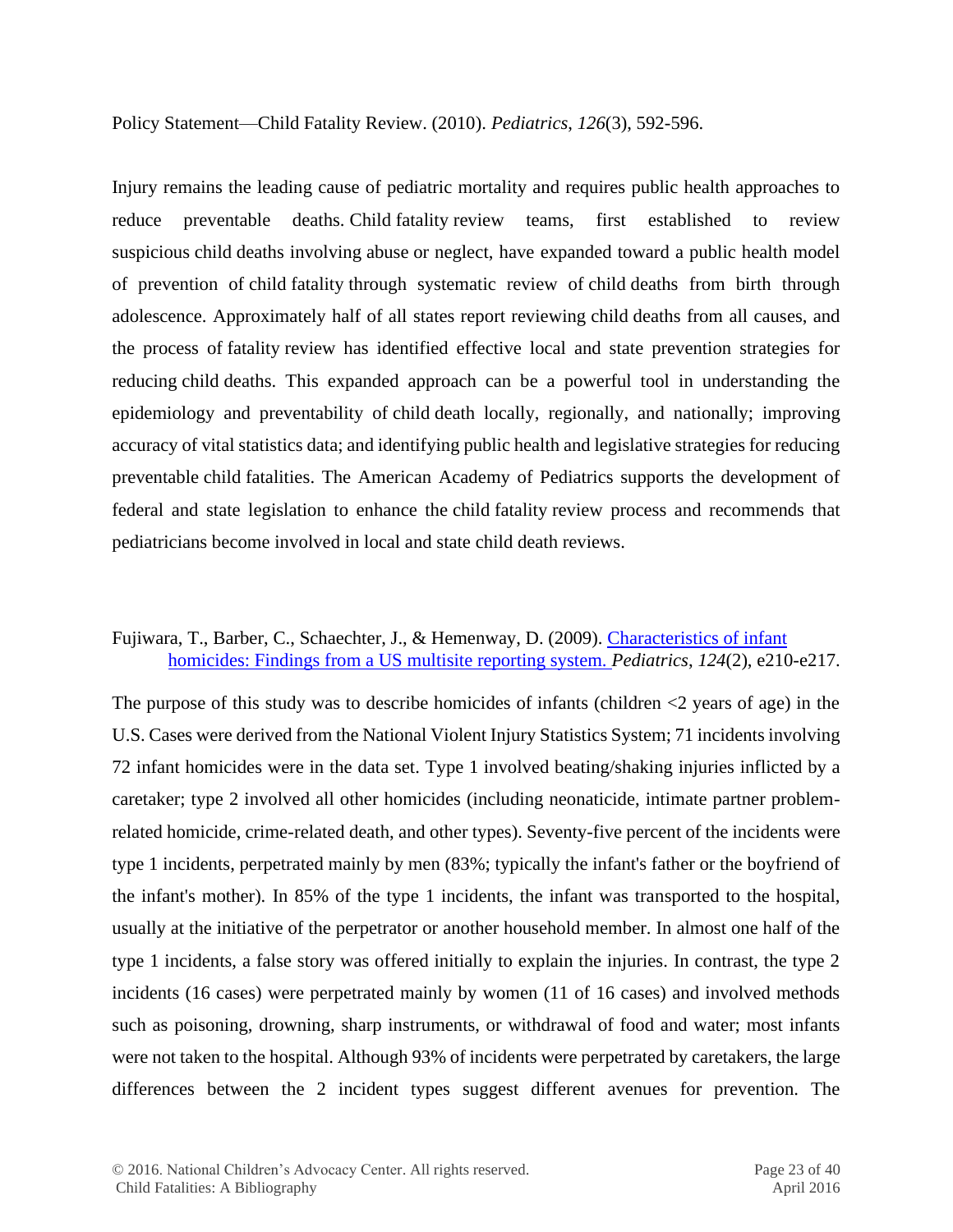circumstances involved in the type 1 homicides (beatings by caretakers) suggested that those attacks occurred impulsively, death was unintended, and emergency care was summoned, often with a false story. Previous abuse was suspected in more than one half of those incidents.

Ross, A. H., Abel, S. M., & Radisch, D. (2009). Pattern of injury in child fatalities resulting from child abuse. *Forensic Science International*, *188*(1-3), 99-102.

According to the US Department of Health and Human Services, in 2005, an estimated 1460 children died of maltreatment. The purpose of this study is to further examine the pattern of bony injuries in child maltreatment fatalities, with an emphasis on the prevalence of antemortem fractures and the presence of associated perimortem fractures. The sample was 162 male and female children. The majority of the data were collected from the case files of the NC Child Fatality Prevention Team at the Office of the Chief Medical Examiner in Chapel Hill, North Carolina (n =152) spanning from 2000 to 2005. An additional 10 cases from 2001 to 2006 were included from the Charleston County Coroner''s Office, Charleston, SC. Six age categories were used in this study: 0–3 months, 4–6 months, 7–9 months, 10–16 months, 17 months to 2 years, and 2–6 years. Lesions were documented and categorized into four general body loci: craniofacial, thoraco/abdominal, appendicular, and multiple. The peak age categories of death were 0–3 months (25%) and 2–6 years (19%), with 50% of deaths occurring in infants 9 months old or younger. The body locus most frequently affected was craniofacial. [Copyright &y& Elsevier]

Douglas, E. M., & Cunningham, J. M. (2008). Recommendations from child fatality review teams: Results of a US nationwide exploratory study concerning maltreatment fatalities and social service delivery. *Child Abuse Review*, *17*(5), 331-351.

Multidisciplinary child fatality review teams (CFRT) have existed in the United States (US) for almost 30 years; the products of the review process, however, remain unexamined. This study reviewed reports from CFRT throughout the US to compile and evaluate the identification of problems and recommendations by professionals concerning child maltreatment fatalities. Teamand state-level data were also used for analysis to better understand the context in which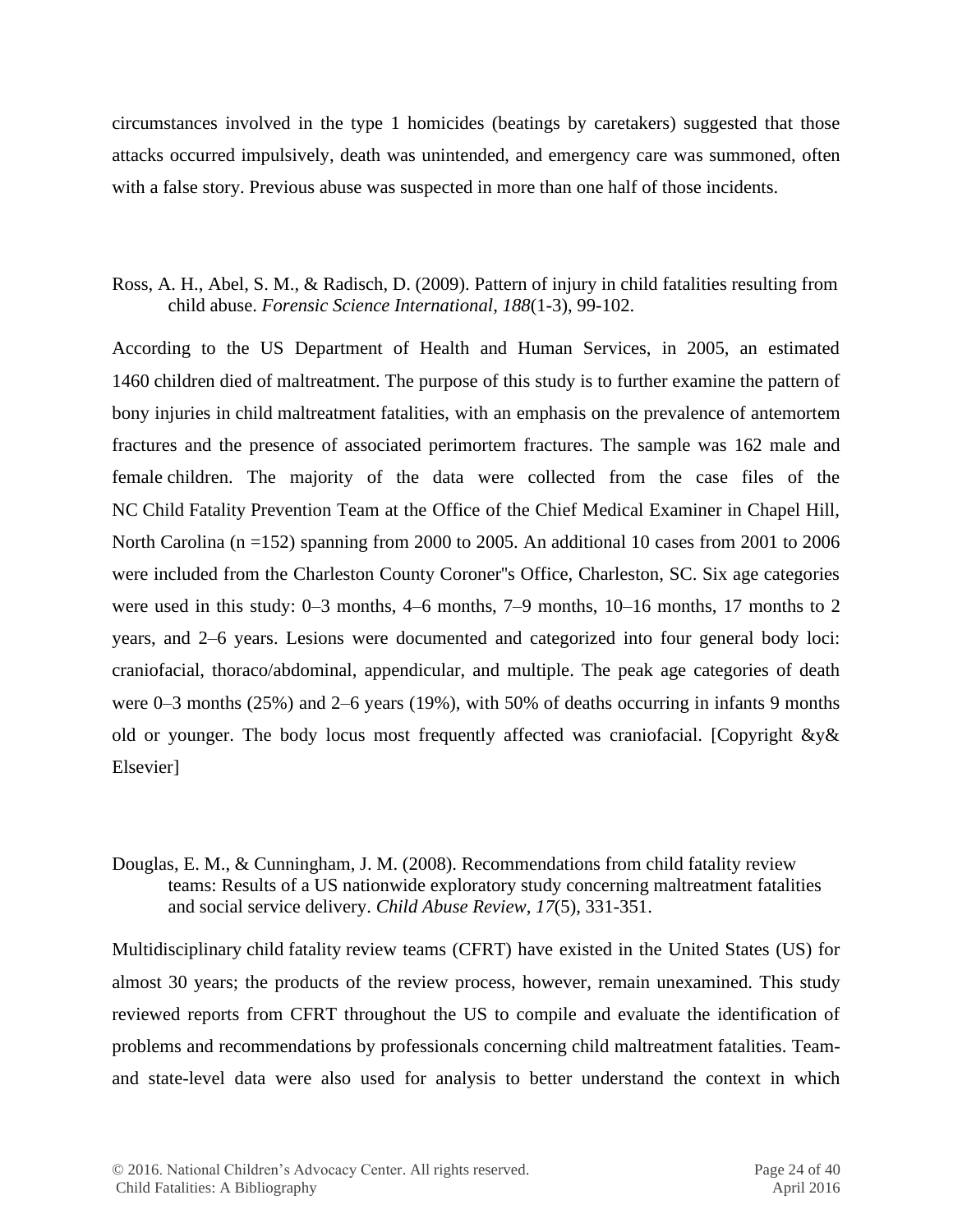recommendations are made. Over 300 recommendations for change from CFRT were grouped into 11 macro categories. The frequency of each type of recommendation and examples from each category are provided. The authors provide recommendations of their own for improvements in CFRT outputs. Copyright © 2008 John Wiley & Sons, Ltd.

#### Schnitzer, P. G., Covington, T. M., Wirtz, S. J., Verhoek-Oftedahl, W., & Palusci, V. J. (2008). [Public health surveillance of fatal child maltreatment: Analysis of 3 state](http://www.ncbi.nlm.nih.gov/pmc/articles/PMC2376893/pdf/0980296.pdf)  [programs.](http://www.ncbi.nlm.nih.gov/pmc/articles/PMC2376893/pdf/0980296.pdf) *American Journal of Public Health*, *98*(2), 296-303.

We sought to describe approaches to surveillance of fatal child maltreatment and to identify options for improving case ascertainment. Three states—California, Michigan, and Rhode Island—used multiple data sources for surveillance. Potential cases were identified, operational definitions were applied, and the number of maltreatment deaths was determined. These programs identified 258 maltreatment deaths in California, 192 in Michigan, and 60 in Rhode Island. Corresponding maltreatment fatality rates ranged from 2.5 per 100,000 population in Michigan to 8.8 in Rhode Island. Most deaths were identified by child death review teams in Rhode Island (98%), Uniform Crime Reports in California (56%), and child welfare agency data in Michigan (44%). Compared with the total number of cases identified, child welfare agency (the official source for maltreatment reports) and death certificate data underascertain child maltreatment deaths by 55% to 76% and 80% to 90%, respectively. In all 3 states, more than 90% of cases ascertained could be identified by combining 2 data sources. No single data source was adequate for thorough surveillance of fatal child maltreatment, but combining just 2 sources substantially increased case ascertainment. The child death review team process may be the most promising surveillance approach.

## Jonson-Reid, M., Chance, T., & Drake, B. (2007). Risk of death among children reported for nonfatal maltreatment. *Child Maltreatment*, *12*(1), 86-95.

This article presents analyses of longitudinal data to explore whether low-income children who survived a first incident of reported maltreatment were at higher risk of later childhood death compared to a matched comparison group of low-income children without reports of maltreatment (n =  $7,433$ ). Compared to the comparison group, children in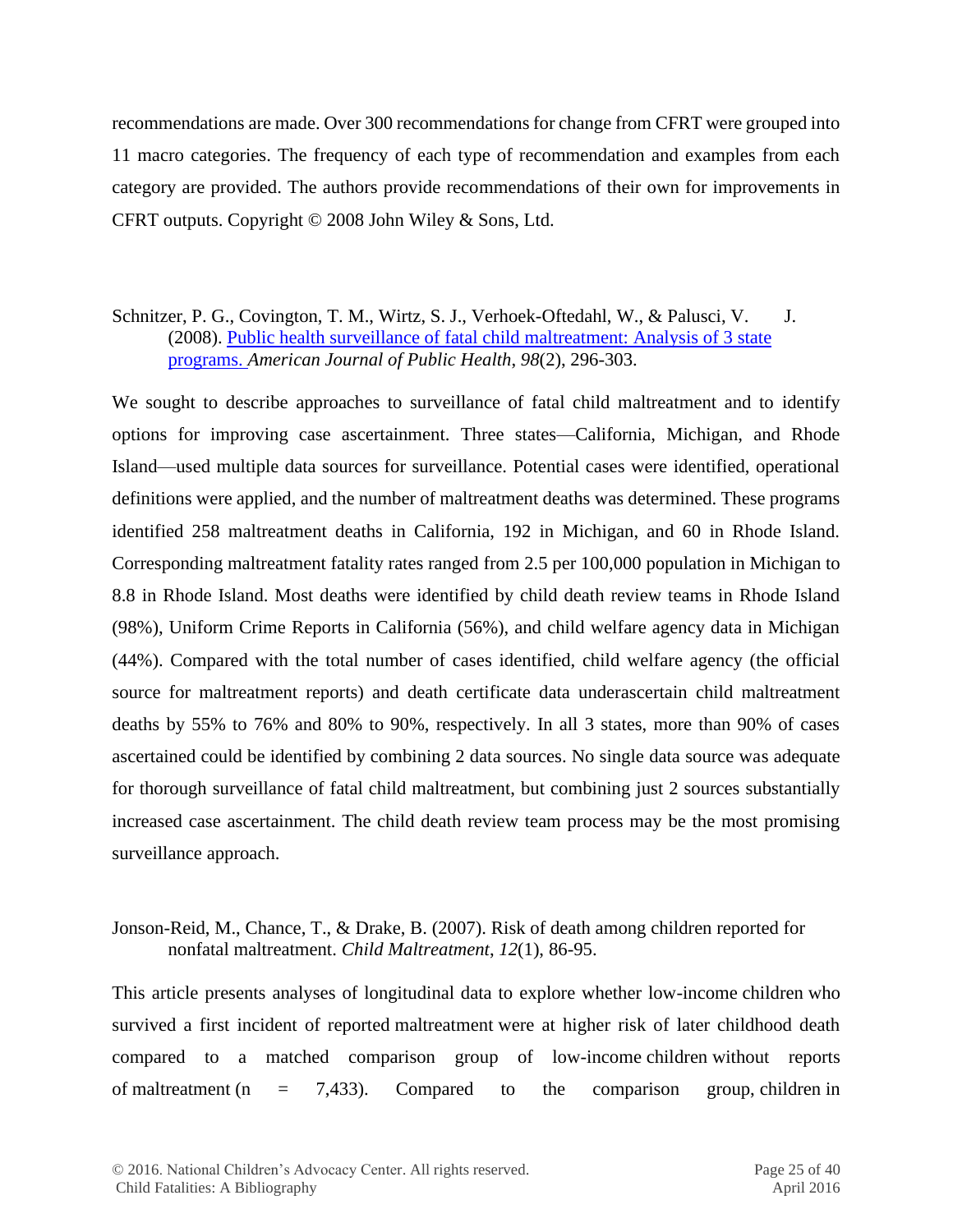the maltreatment group had about twice the risk of death before age 18 (0.51% vs. 0.27%). Among children with maltreatment reports, median time from the first report to subsequent death was 9 months. The majority of deaths among children who were reported for maltreatment could be categorized as preventable (accidents or recurrent maltreatment) as compared to resulting from severe health conditions.

#### Miller, L. C., Chan, W., Reece, R. A., Tirella, L. G., & Pertman, A. (2007). Child abuse fatalities among internationally adopted children. *Child Maltreatment*, *12*(4), 378-780.

Since 1996 there have been 18 fatalities of internationally adopted children (17 families) in which abuse and/or neglect by their adoptive parents was suspected or proven. Seven girls and 11 boys (14 adopted from Russia, 2 from China, and 2 from Guatemala) have died from causes related to head trauma, suffocation, or neglect. In 12 of these cases, the mothers were directly accused in the deaths of their children; and in 4 cases, fathers were directly accused (1 of the fathers committed suicide after killing his wife and 2 children). In the remaining two cases, both parents were accused. The victims were 3 years old or younger in 12 of the 18 cases; the other victims were between the ages of 5 and 11 years. Nearly one-third of these children died within 6 months of their adoptive placements, and more than one-half of the deaths occurred within the first year after adoption. These 18 cases of abuse and neglect resulted from extreme circumstances and do not reflect the norm among families of internationally adopted children; however, pediatricians and other professionals who care for internationally adopted children must be especially vigilant in identifying parents who may show signs of depression, stress, or extreme disappointment. "Postadoption depression" is becoming more widely recognized and may be more common than postpartum depression.

#### Jaffe, P. G., & Juodis, M. (2006). Children as victims and witnesses of domestic homicide: Lessons learned from domestic violence death review committees. *Juvenile and Family Court Journal*, *57*(3), 13-28.

Domestic Violence Death Review Committees (DVDRCs) are interdisciplinary teams dedicated to examining domestic homicide and recommending how to prevent future tragedies by comprehensively examining individual cases. This article summarizes the findings of 15 DVDRCs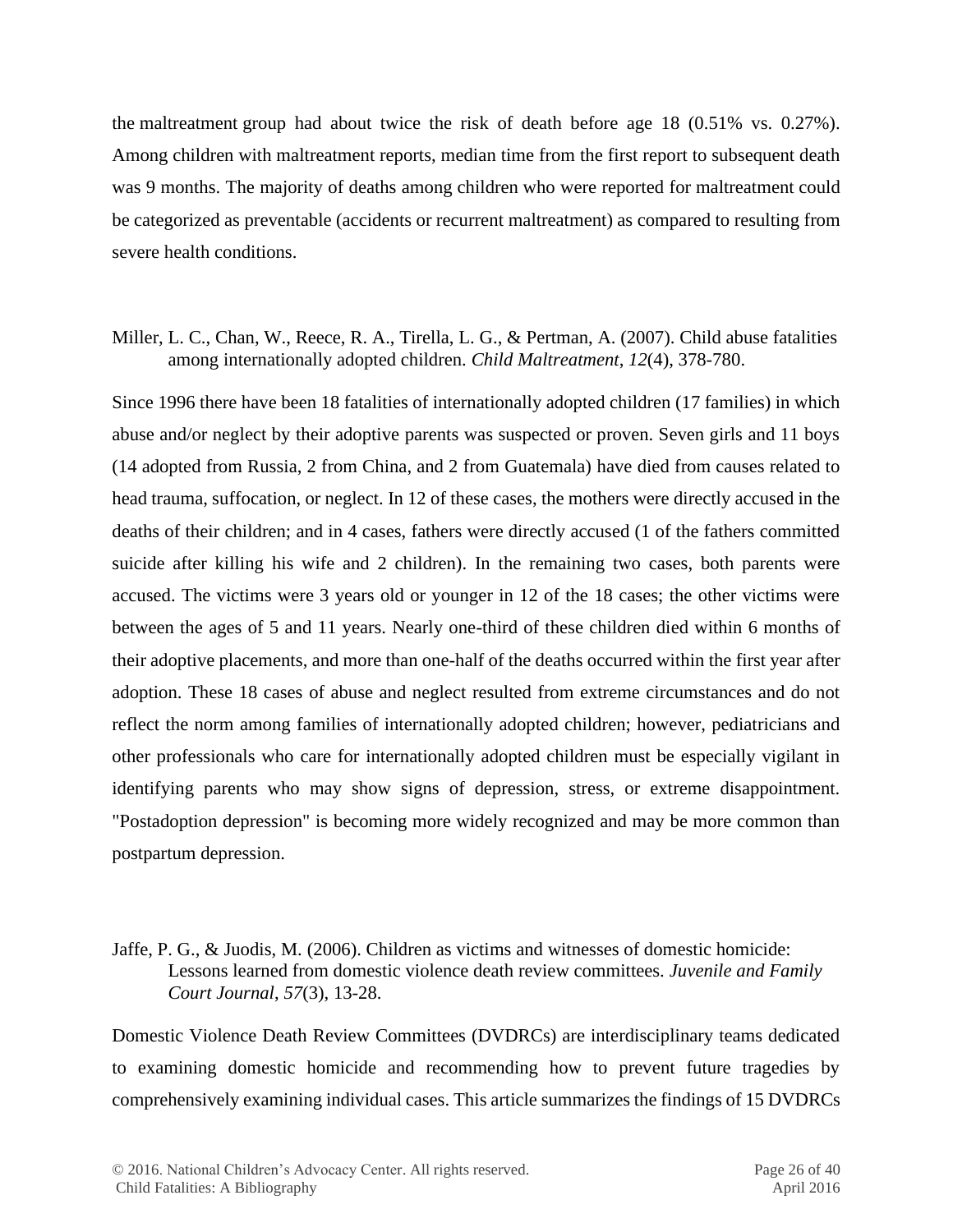concerning children as victims and witnesses. The findings reflect that an alarming number of children are victimized by domestic violence. Themes in the recommendations are grouped in relationship to: (1) training and policy development; (2) resource development; (3) coordination of services; (4) legislative reform; and (5) prevention programs. The recommendations are critical for criminal and civil courts as well as enhancing collaboration between the justice system and community partners in preventing domestic homicide.

#### Jenny, C., & Isaac, R. (2006). [The relation between child death and child maltreatment.](http://www.ncbi.nlm.nih.gov/pmc/articles/PMC2065955/) *Archives of Disease in Childhood*, *91*(3), 265-269.

The death of a child is a sentinel event in a community, and a defining marker of a society's policies of safety and health. Child death as a result of abuse and neglect is a tragic outcome that occurs in all nations of the world. The true incidence of fatal child abuse and neglect is unknown. The most accurate incidence data of such deaths have been obtained from countries where multi-agency death review teams analyse the causes of child fatalities, as is done in the United States and Australia.

#### King, W. K., Kiesel, E. L., & Simon, H. K. (2006). Child abuse fatalities: Are we missing opportunities for intervention?. *Pediatric Emergency Care*, *22*(4), 211-214.

Child abuse is a leading cause of childhood morbidity and mortality and often goes unrecognized until severe injury or death has occurred. This study describes a cohort of fatally abused children and explores contacts with the health care community, which may represent missed opportunities for recognition and intervention. Homicide deaths in children younger than 10 years were identified through medical examiners' records from a 4-county area from 1999 to 2002. Medical records from the 3 area children's hospitals were searched for health care visits by the subjects before death. Subject demographics, cause of death, injury patterns, person supervising the child, and recent contacts with the health care community were collected from medical examiner and hospital records. Forty-four cases were identified, with 37 subjects (84%) younger than 4 years. Further analysis focused on these 37 younger subjects. Causes of death were blunt head injury, 57%; blunt torso injury, 13%; gunshot wound, 11%; fire, 8%; drowning, 8%; and poisoning, 3%.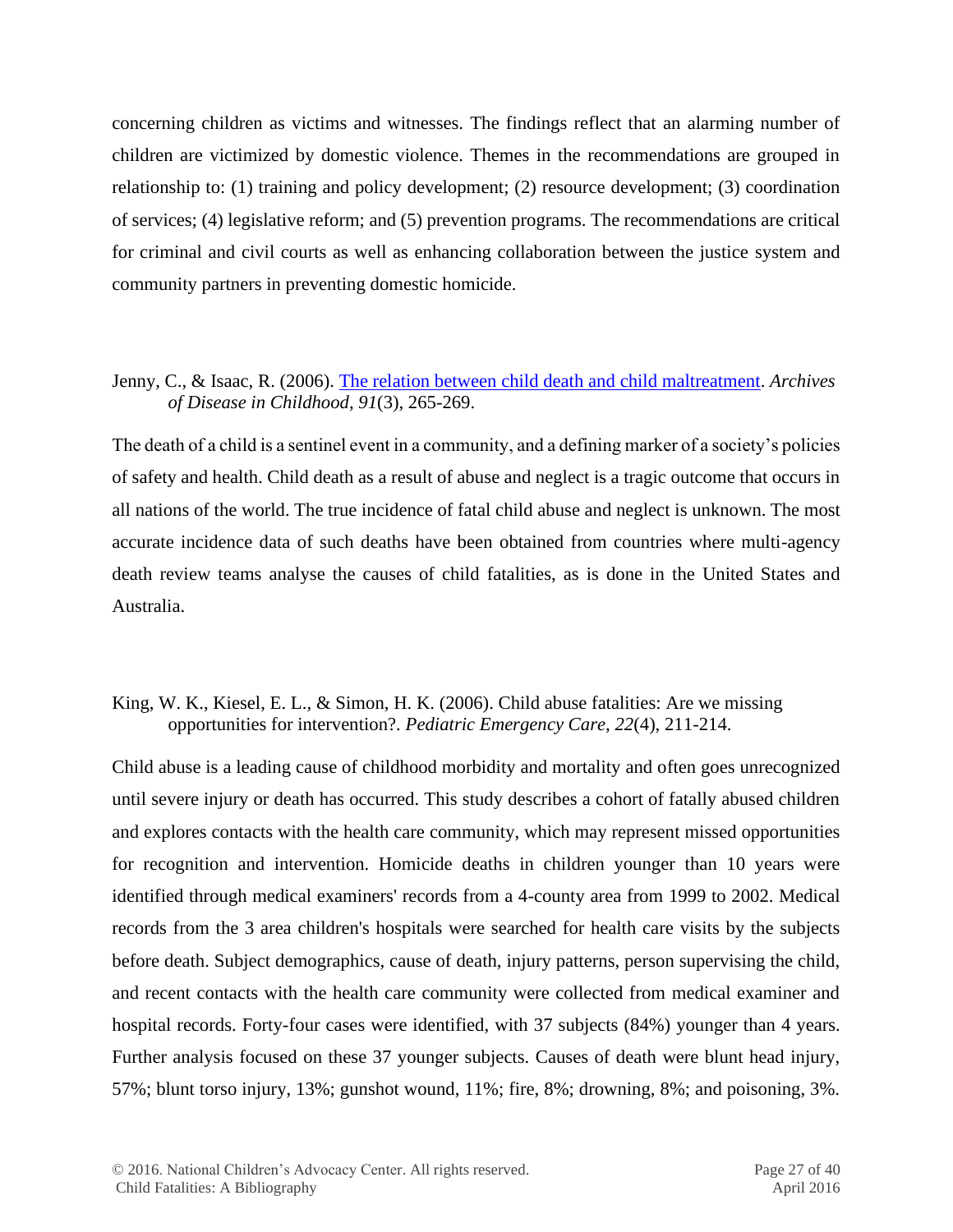Fractures were noted in 9 children (24%), 7 children with fractures at different stages of healing. Eleven children (30%) had documented health care visits for reasons other than routine well-child care in the year before their death, including 7 children (19%) with such visits within a month before their death. Child homicides in this cohort occurred primarily in younger children, among whom the most common cause of death was blunt trauma. Almost 20% of this subgroup had documented contact with the health care community for reasons other than routine care within a month before their death. Some of these presentations are suspicious for undiagnosed abusive injuries, which, if properly identified, could serve as opportunities for life-saving intervention.

#### Reading, R. (2006). Child deaths resulting from inflicted injuries: Household risk factors and perpetrator characteristics. *Child: Care, Health & Development*, *32*(2), 253-256.

Objective To determine the role of household composition as an independent risk factor for fatal inflicted injuries among young children and describe perpetrator characteristics. Design, setting and population A population-based, case–control study of all children <5 years of age who died in Missouri between 1 January, 1992, and 31 December, 1999. Missouri Child Fatality Review Program data were analysed. Cases all involved children with injuries inflicted by a parent or caregiver. Two age-matched controls per case child were selected randomly from children who died of natural causes. Main outcome measure Inflicted-injury death. Household composition of case and control children was compared by using multivariate logistic regression. We hypothesized that children residing in households with adults unrelated to them are at higher risk of inflicted-injury death than children residing in households with two biological parents. Results We identified 149 inflicted-injury deaths in our population during the 8-year study period. Children residing in households with unrelated adults were nearly 50 times as likely to die of inflicted injuries than children residing with two biological parents (adjusted odds ratio: 47.6; 95% confidence interval: 10.4–218). Children in households with a single parent and no other adults in residence had no increased risk of inflicted-injury death (adjusted odds ratio: 0.9; 95% confidence interval: 0.6–1.9). Perpetrators were identified in 132 (88.6%) of the cases. The majority of known perpetrators were male (71.2%), and most were the child's father (34.9%) or the boyfriend of the child's mother (24.2%). In households with unrelated adults, most perpetrators (83.9%) were the unrelated adult household member, and only two (6.5%) perpetrators were the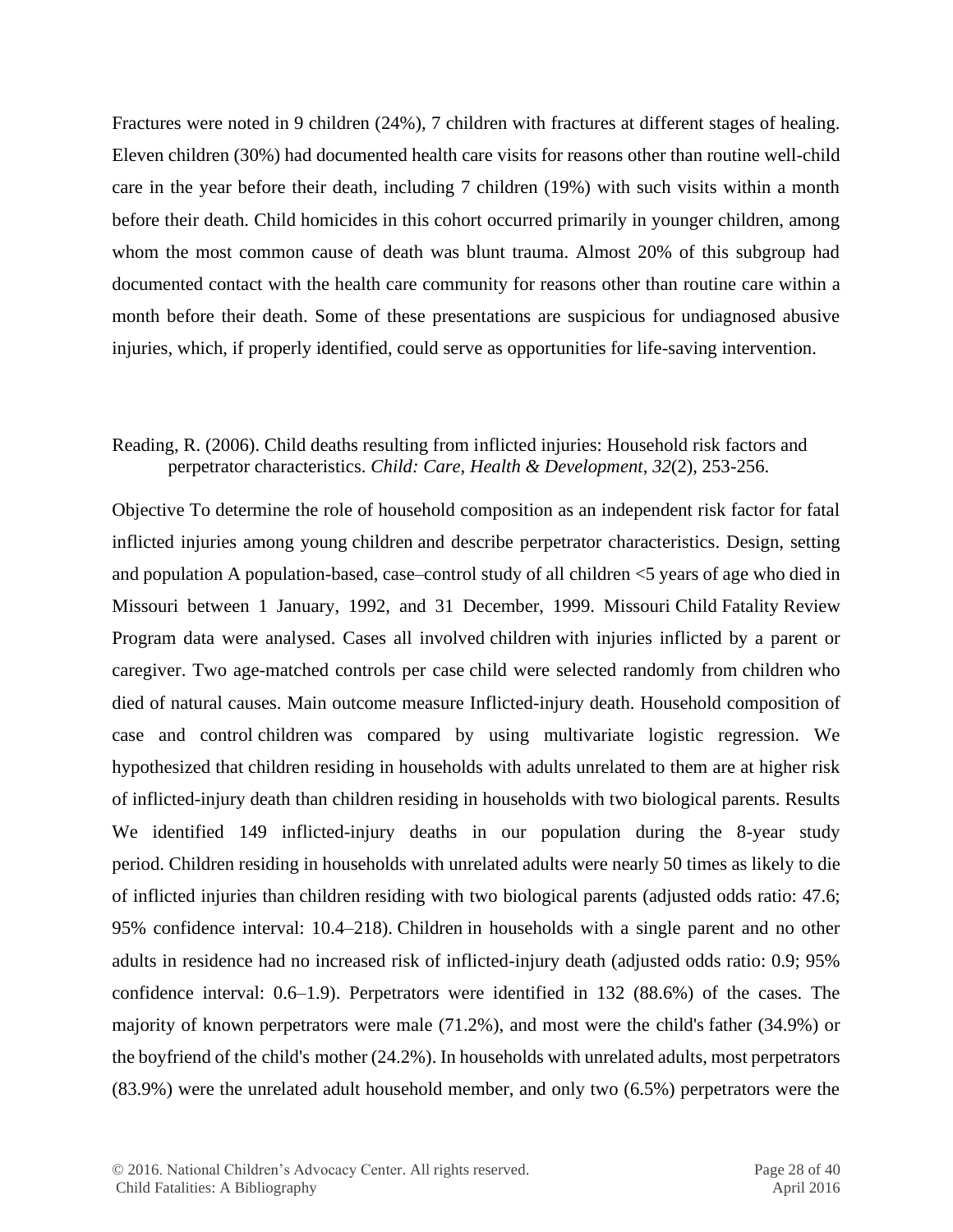biological parent of the child. Conclusions Young children who reside in households with unrelated adults are at exceptionally high risk for inflicted-injury death. Most perpetrators are male, and most are residents of the decedent child's household at the time of injury.

#### Schnitzer, P. G., & Ewigman, B. G. (2005). [Child deaths resulting from inflicted injuries:](http://www.pediatricsdigest.mobi/content/116/5/e687.full.pdf+html) [Household risk factors and perpetrator characteristics.](http://www.pediatricsdigest.mobi/content/116/5/e687.full.pdf+html) *Pediatrics*, *116*(5), e687-e693.

Objective. To determine the role of household composition as an independent risk factor for fatal inflicted injuries among young children and describe perpetrator characteristics. A populationbased, case-control study of all children <5 years of age who died in Missouri between January 1, 1992, and December 31, 1999. Missouri Child Fatality Review Program data were analyzed. Cases all involved children with injuries inflicted by a parent or caregiver. Two age-matched controls per case child were selected randomly from children who died of natural causes. Household composition of case and control children was compared by using multivariate logistic regression. We hypothesized that children residing in households with adults unrelated to them are at higher risk of inflicted-injury death than children residing in households with 2 biological parents. We identified 149 inflicted-injury deaths in our population during the 8-year study period. Children residing in households with unrelated adults were nearly 50 times as likely to die of inflicted injuries than children residing with 2 biological parents (adjusted odds ratio: 47.6; 95% confidence interval: 10.4–218). Children in households with a single parent and no other adults in residence had no increased risk of inflicted-injury death (adjusted odds ratio: 0.9; 95% confidence interval: 0.6–1.9). Perpetrators were identified in 132 (88.6%) of the cases. The majority of known perpetrators were male (71.2%), and most were the child's father (34.9%) or the boyfriend of the child's mother (24.2%). In households with unrelated adults, most perpetrators (83.9%) were the unrelated adult household member, and only 2 (6.5%) perpetrators were the biological parent of the child. Young children who reside in households with unrelated adults are at exceptionally high risk for inflicted-injury death. Most perpetrators are male, and most are residents of the decedent child's household at the time of injury.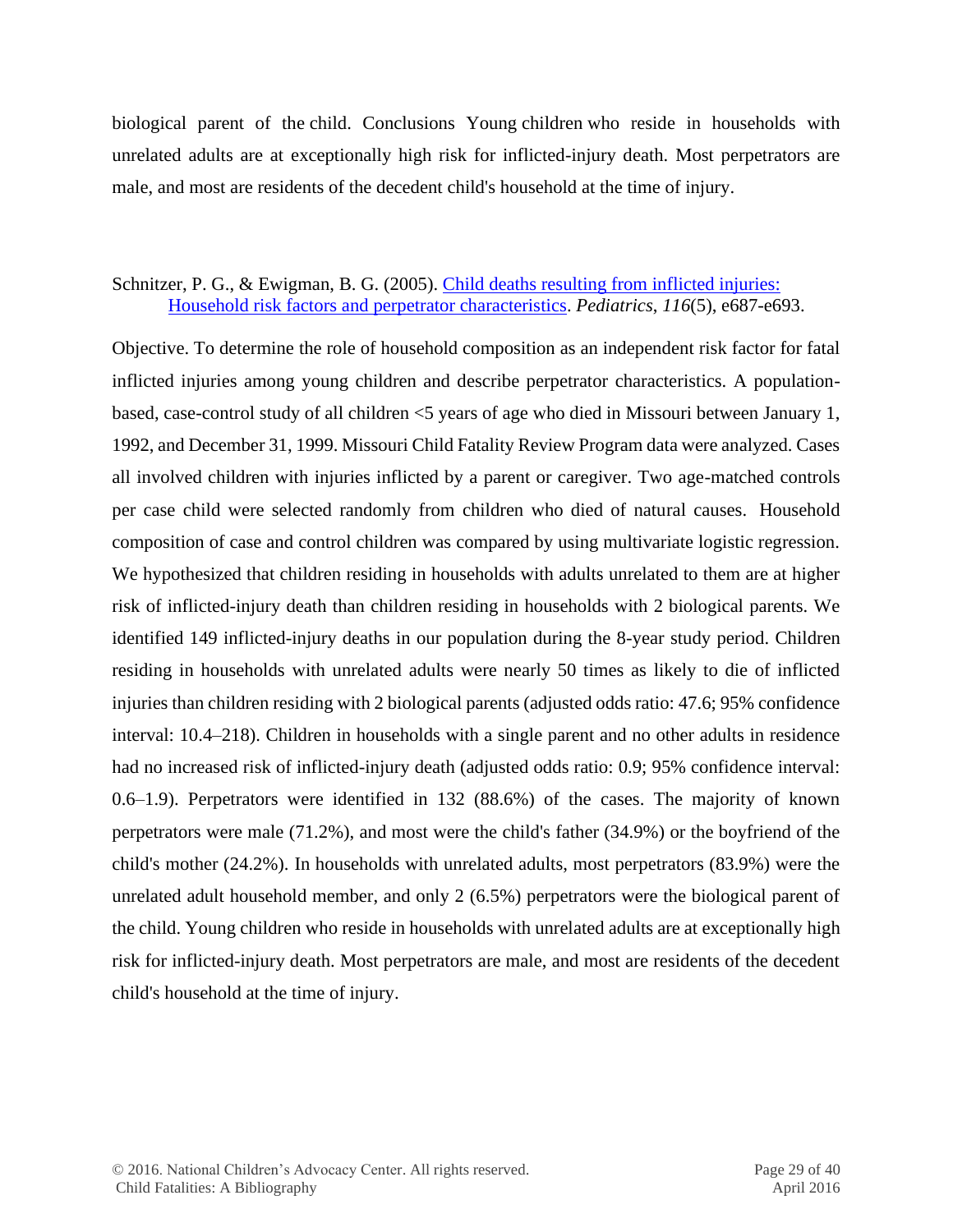Broderick, S. (2004). [Reducing child fatalities through a team approach.](http://courts.delaware.gov/childdeath/pdcc/ReducingChildFatalitiesThroug%20aTeamApproach.pdf) *Update, 17*(8). American Prosecutors Research Institute.

An estimated 2,000 children die from abuse and neglect each year. Approximately 40% of those children are under one year old, and the majority are under five years old.2 It has been estimated that in the 42 years since Dr. C. Henry Kempe first described the Battered Child Syndrome, more children have died from abuse and neglect than from urban gang wars, AIDS or measles. Our society has made great strides in improving other health and safety conditions that in many instances cause untimely deaths, e.g., through immunization efforts and DWI campaigns. However, the public attention and commitment given to the deaths of children due to abuse and neglect by caregivers remain inadequate.

## Griffin, L. "Which One of You Did It? Criminal Liability for "Causing or Allowing" the Death [of a Child"](http://digitalcommons.pace.edu/lawfaculty/470) (2004). *Pace Law Faculty Publications.* Paper 470.

Webster, R. A., Schnitzer, P. G., Jenny, C., Ewigman, B. G., & Alario, A. J. (2003). Child death review: The state of the nation. *American Journal of Preventive Medicine*, *25*(1), 58-64.

Child death review (CDR) is a mechanism to more accurately describe the causes and circumstances of death among children. The number of states performing CDR has more than doubled since 1992, but little is known about the characteristics of these programs. The purpose of this study was to describe the current status of CDR in the United States and to document variability in program purpose, scope, organization, and process. Investigators administered a written survey to CDR program representatives from 50 states and the District of Columbia (DC), followed by a telephone interview. All 50 states and DC participated; 48 states and DC have an active CDR program. A total of 94% of programs agreed that identifying the cause of and preventing future deaths are important purposes of CDR. Assistance with child maltreatment prosecution was cited as an important purpose by only 13 states (27%). Twenty-two states (45%) review deaths from all causes, while six states (12%) review only deaths due to child maltreatment. CDR legislation exists in 33 states. Fifty-three percent of the CDR programs were implemented since 1996, and 59% report no or inadequate funding. CDR contributes to the death investigation process in seven states (14%), but the majority (59%) of reviews are retrospective, occurring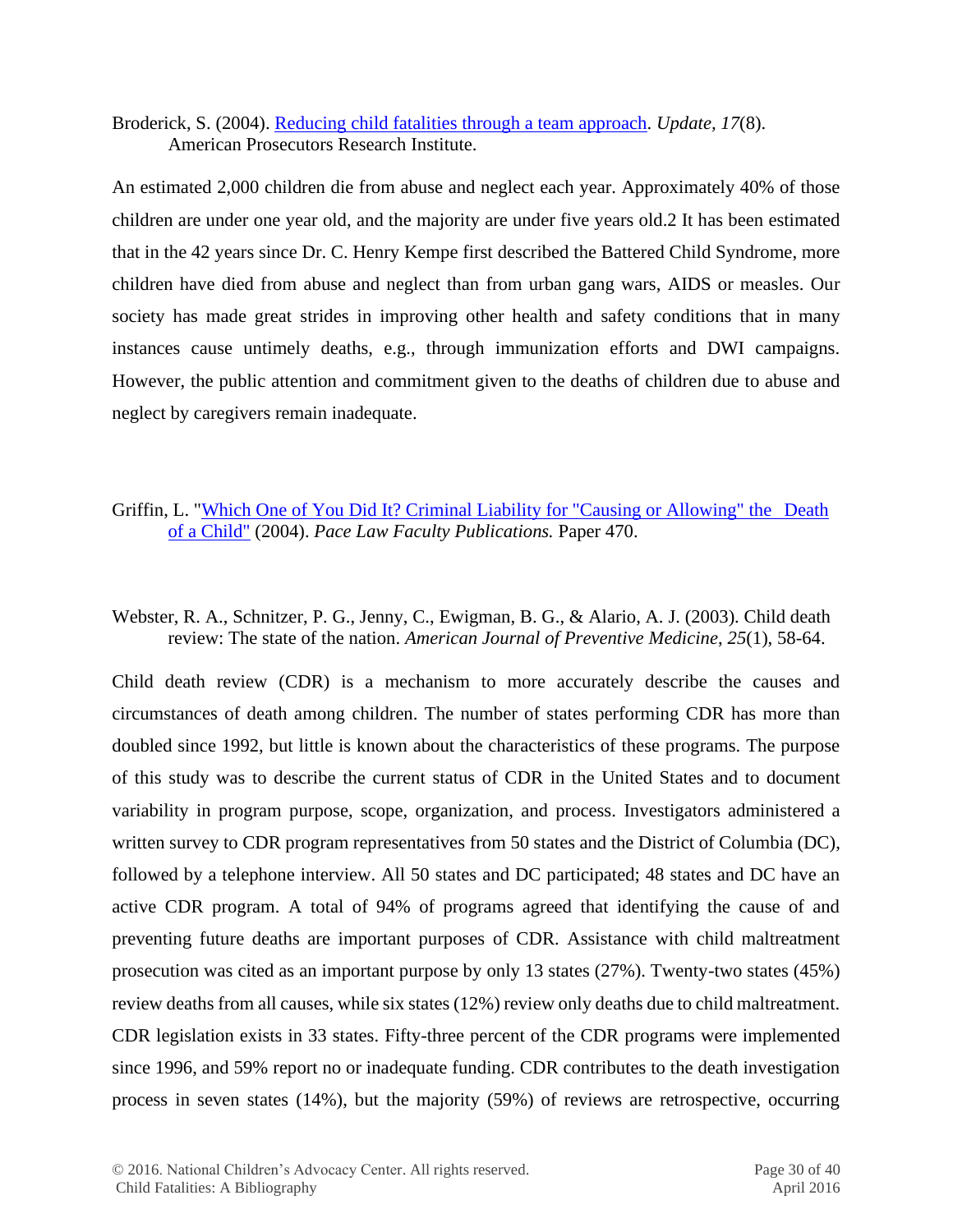months to years after the child's death. CDR programs in the United States share commonalities in purpose and scope. Without national leadership, however, the wide variation in organization and process threatens to limit CDR effectiveness.

### Bourget, D. D., & Gagne, P. D. (2002). Maternal filicide in Quebec. *Journal of the American Academy of Psychiatry & the Law*, *30*(3), 345-351.

This was a retrospective clinical study based on the examination of coroners' files from Quebec for January 1991 through May 1998. From these files researchers identified 34 cases of victims who were killed by their mothers. Most victims were less than 6 years of age, and there were several cases of the murders of multiple siblings. Of the 34 victims, 19 (55.9 percent) were male, and 15 (44.1 percent) were female. They ranged in age from approximately 4 weeks of age to 13 years. There were 27 mothers in the sample of perpetrators, and 15 of these women committed suicide after the filicide. The majority of perpetrators were white and of Canadian birth. A psychiatric motive was determined for the actions of 23 of the 27 mothers. Eighteen mothers had a diagnosis of schizophrenia or other psychosis. There were no diagnoses of substance abuse or paraphilia. Almost half of the mothers had previous contact with others regarding their problems, including medical or psychiatric staff. Most offenses occurred in the family home, and the most common method of killing the children was carbon monoxide poisoning, followed by use of a firearm. Based on data from this study, the authors developed a revised classification system that takes into account several characteristics of filicide and associated circumstances. It is flexible and standardized to allow the extraction of subpopulations for research and identification of biological and genetic markers. The authors advise that this attempt to reclassify filicide must be viewed in the context of new research in genetics and identification of genes, as well as the involvement of serotonergic systems in suicide and aggression. This calls for the development of a classification system that would allow for the identification of subgroups with similarities of clinical factors and behavior. The proposed classification instrument must be further standardized to increase its value to researchers and clinicians.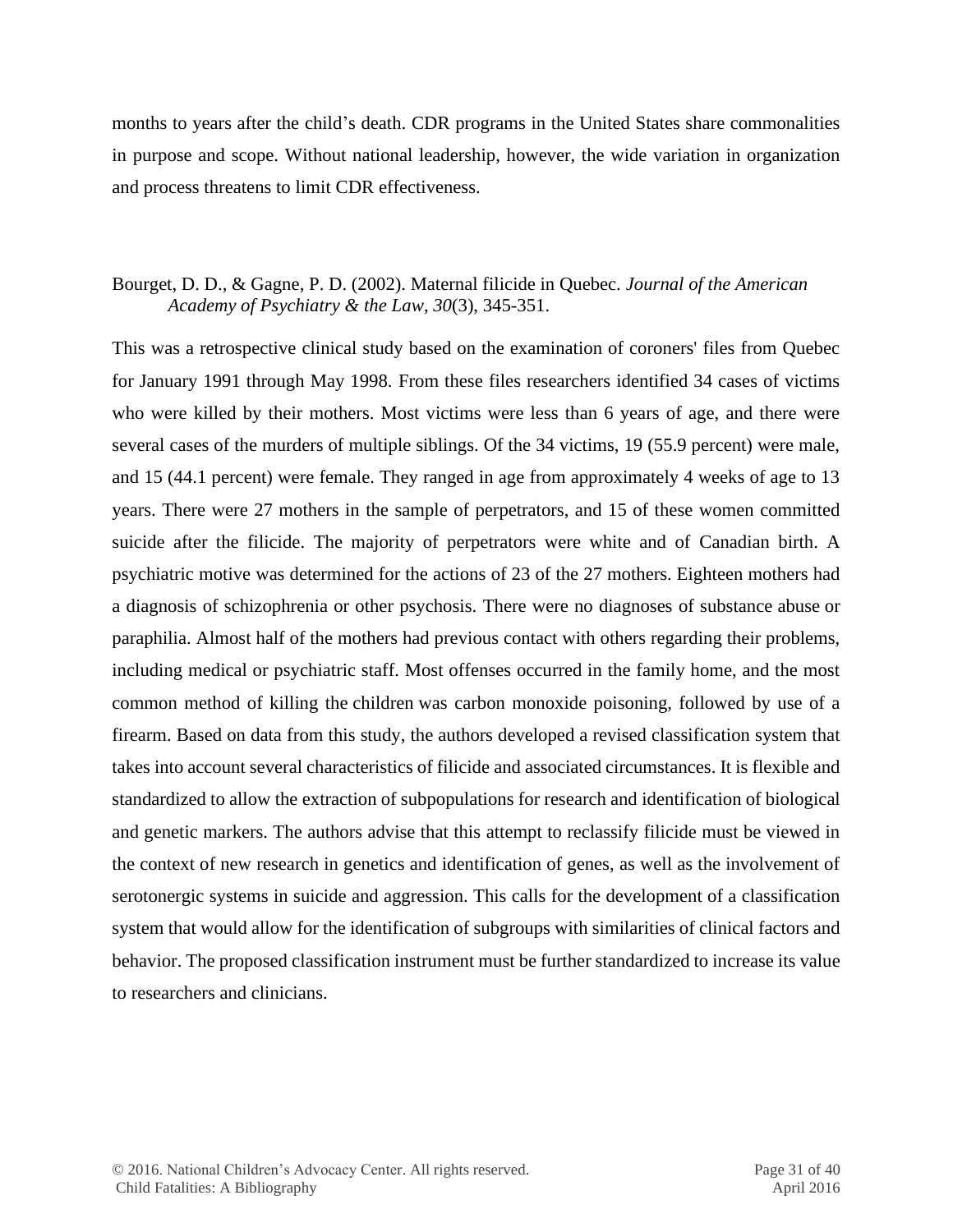Chance, T., & Scannapieco, M. (2002). Ecological correlates of child maltreatment: Similarities and differences between child fatality and nonfatality cases. *Child and Adolescent Social Work Journal*, *19*(2), 139-161.

The rate of fatal child maltreatment is increasing, and differentiating between risk factors for fatal as opposed to nonfatal maltreatment is essential to developing prevention programs. This exploratory retrospective study utilizes case record analysis to examine four categories of correlates for child maltreatment: 1) parent/caregiver factors, 2) child factors, 3) environmental/situational factors, and 4) maltreatment incident factors. Thirty-eight fatality cases are compared to a matched group of nonfatality cases to determine which factors are related to fatality in a large Southwestern metropolitan area. The results provide a profile of characteristics that may place a child at higher risk of fatal maltreatment.

#### Pollanen, M. S., Smith, C. R., Chiasson, D. A., Cairns, J. T., & Young, J. (2002). Fatal child abuse-maltreatment syndrome: A retrospective study in Ontario, Canada, 1990– 1995. *Forensic Science International*, *126*(2), 101-104.

Child death due to repeated episodes of physical assault or neglect has been termed the child abuse-maltreatment syndrome (CAMS). We characterized the injuries in a series of fatally abused or maltreated child to delineate objective diagnostic criteria for the CAMS for use by clinicians and pathologists. All deaths (age <17 years) investigated by the Office of the Chief Coroner for Ontario, Canada during the time period 1990–1995 were reviewed. Cases of CAMS were defined as death due to lethal recent injury or malnutrition in the presence of significant old (healing or healed) injuries indicative of repeated episode of inflicted trauma. The nature and frequency of the various injuries was determined. The frequency of the shaken baby syndrome, and the types and frequency of ano-genital injuries were also studied. Twenty-one cases of fatal CAMS were found in the study period. Most cases had significant recent head injury with intracranial hemorrhage (71%). Other significant recent injuries commonly observed included blunt injuries of the skin and soft tissues (67%), blunt abdominal trauma with visceral injuries (14%), and fractures (18%). Eight cases (38%) fulfilled accepted criteria for the shaken baby syndrome. Many children with fatal head injuries had evidence of older head trauma (38% of all cases). A significant minority of cases had evidence of malnutrition due to neglect (10%) or ongoing anogenital injuries (10%). Most cases of child homicides due to repeated episodes of abuse or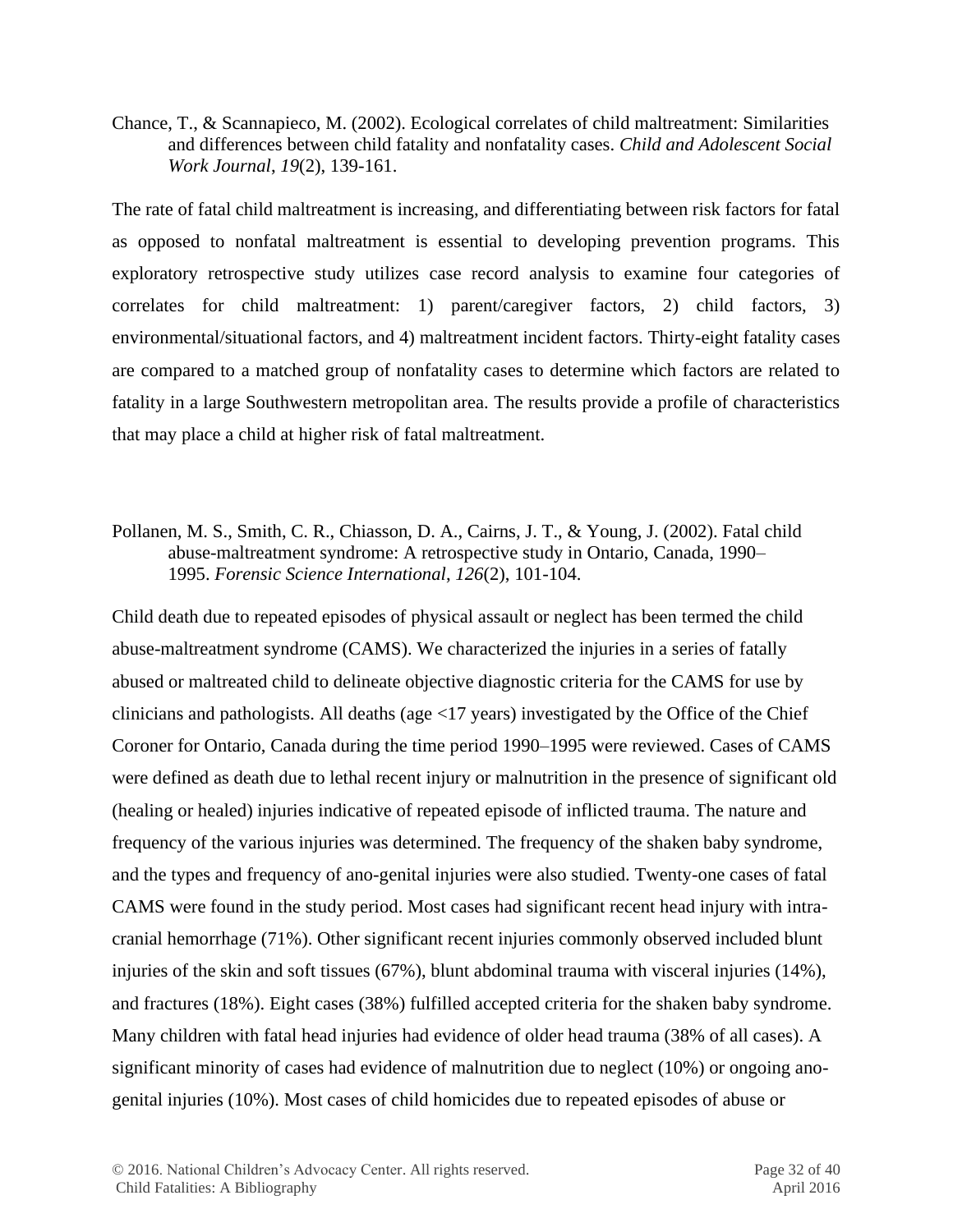maltreatment involve head trauma including shaken baby syndrome. Fractures of long bone and ribs, the classical markers of child abuse, were relatively infrequent compared with head injury. A proportion of cases had ano-genital injuries due to repeated sexual abuse or punitive maltreatment. All clinicians and pathologists must recognize the wide spectrum of injuries in child abuse to ultimate protect the victim or other children in an at-risk situation.

#### Stiffman, M. N., Schnitzer, P. G., Adam, P., Kruse, R. L., & Ewigman, B. G. (2002). [Household](http://pediatrics.aappublications.org/content/109/4/615.full.pdf+html)  [composition and risk of fatal child maltreatment.](http://pediatrics.aappublications.org/content/109/4/615.full.pdf+html) *Pediatrics*, *109*(4), 615-621.

Approximately 2000 children die annually in the United States from maltreatment. Although maternal and child risk factors for child abuse have been identified, the role of household composition has not been well-established. Our objective was to evaluate household composition as a risk factor for fatal child maltreatment. Population-based, case-control study using data from the Missouri Child Fatality Review Panel system, 1992–1994. Households were categorized based on adult residents' relationship to the deceased child. Cases were all maltreatment injury deaths among children <5 years old. Controls were randomly selected from natural-cause deaths during the same period and frequency-matched to cases on age. The main outcome measure was maltreatment death. Children residing in households with adults unrelated to them were 8 times more likely to die of maltreatment than children in households with 2 biological parents (adjusted odds ratio [aOR]: 8.8; 95% confidence interval [CI]: 3.6–21.5). Risk of maltreatment death also was elevated for children residing with step, foster, or adoptive parents (aOR: 4.7; 95% CI: 1.6– 12.0), and in households with other adult relatives present (aOR: 2.2; 95% CI: 1.1–4.5). Risk of maltreatment death was not increased for children living with only 1 biological parent (aOR: 1.1; 95% CI: 0.8–2.0). Children living in households with 1 or more male adults that are not related to them are at increased risk for maltreatment injury death. This risk is not elevated for children living with a single parent, as long as no other adults live in the home.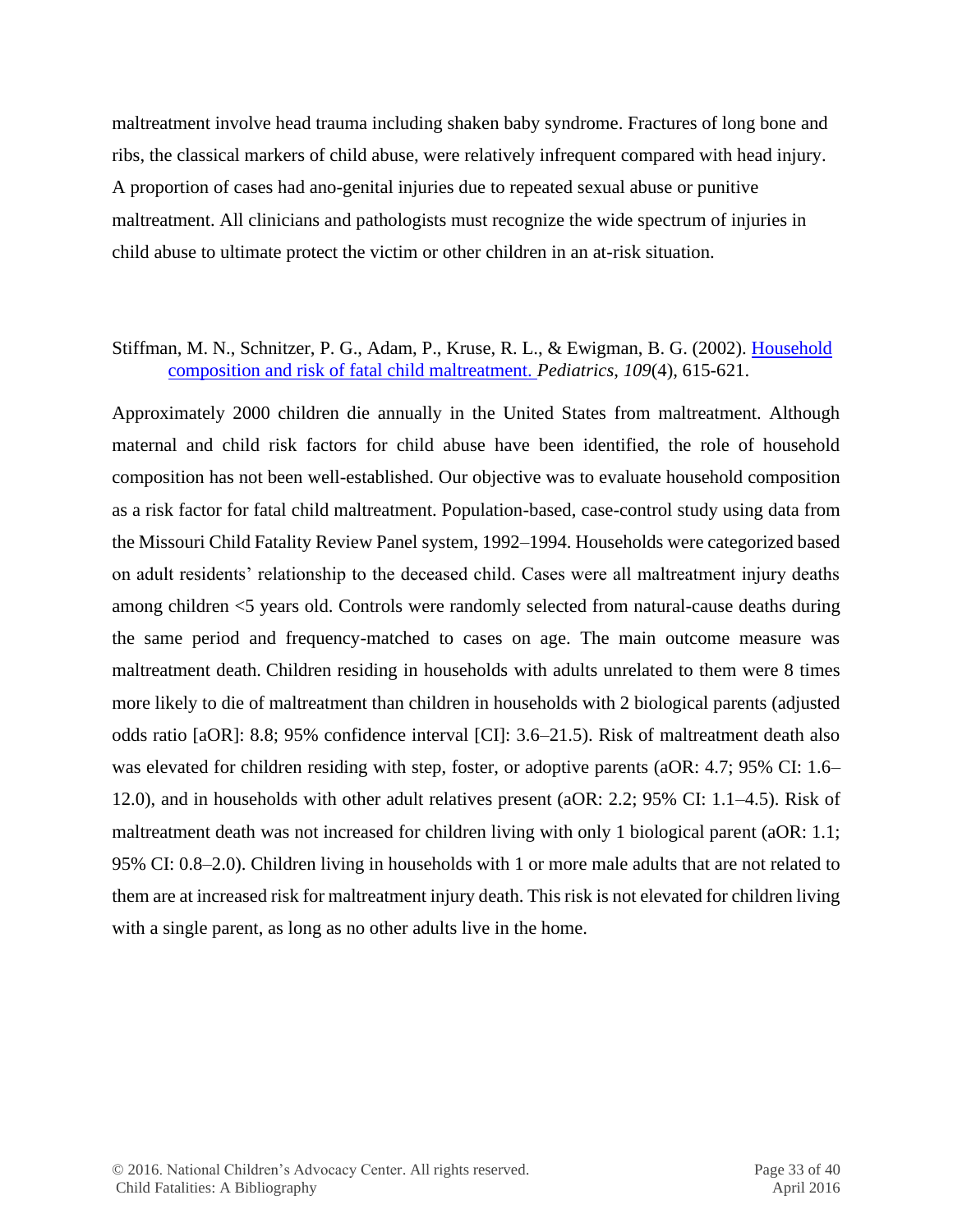Berkowitz, C. D. (2001). Fatal child neglect. *Advances in Pediatrics*, *48*, 331-361.

Child neglect results from either acts of omission or of commission. Fatalities from neglect account for 30% to 40% of deaths caused by child maltreatment. Deaths may occur from failure to provide the basic needs of infancy such as food or medical care. Medical care may also be withheld because of parental religious beliefs. Inadequate supervision may contribute to a child's injury or death through adverse events involving drowning, fires, and firearms. Recognizing the factors contributing to a child's death is facilitated by the action of multidisciplinary child death review teams. As with other forms of child maltreatment, prevention and early intervention strategies are needed to minimize the risk of injury and death to children.

Case, M. E., Graham, M. A., Handy, T. C., Jentzen, J. M., Monteleone, J. A., & National Association of Medical Examiners Ad Hoc Committee on Shaken Baby Syndrome. (2001). Position paper on fatal abusive head injuries in infants and young children. *The American Journal of Forensic Medicine and Pathology*, *22*(2), 112-122.

This article represents the work of the National Association of Medical Examiners Ad Hoc Committee on shaken baby syndrome. Abusive head injuries include injuries caused by shaking as well as impact to the head, either by directly striking the head or by causing the head to strike another object or surface. Because of anatomic and developmental differences in the brain and skull of the young child, the mechanisms and types of injuries that affect the head differ from those that affect the older child or adult. The mechanism of injury produced by inflicted head injuries in these children is most often rotational movement of the brain within the cranial cavity. Rotational movement of the brain damages the nervous system by creating shearing forces, which cause diffuse axonal injury with disruption of axons and tearing of bridging veins, which causes subdural and subarachnoid hemorrhages, and is very commonly associated with retinal schisis and hemorrhages. Recognition of this mechanism of injury may be helpful in severe acute rotational brain injuries because it facilitates understanding of such clinical features as the decrease in the level of consciousness and respiratory distress seen in these injured children. The pathologic findings of subdural hemorrhage, subarachnoid hemorrhage, and retinal hemorrhages are offered as "markers" to assist in the recognition of the presence of shearing brain injury in young children.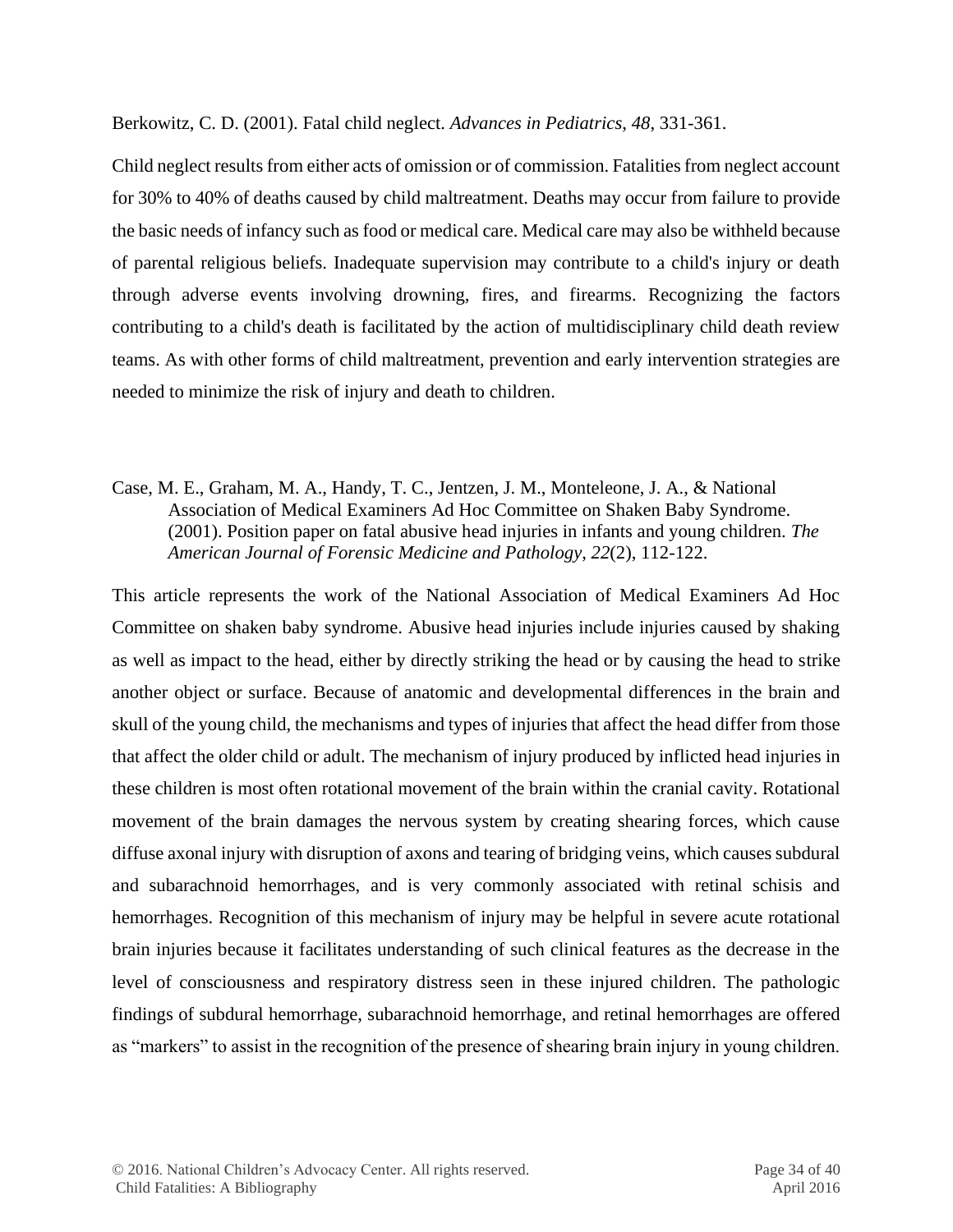## Arieff, A. I., & Kronlund, B. A. (1999). Fatal child abuse by forced water intoxication. *Pediatrics*, *103*(6), 1292-1295.

Although water intoxication leading to brain damage is common in children, fatal child abuse by forced water intoxication is virtually unknown. During the prosecution of the homicide of an abused child by forced water intoxication, we reviewed all similar cases in the United States where the perpetrators were found guilty of homicide. In 3 children punished by forced water intoxication who died, we evaluated: the types of child abuse, clinical presentation, electrolytes, blood gases, autopsy findings, and the fate of the perpetrators. Three children were forced to drink copious amounts of water (over 6 L). All had seizures, emesis, and coma, presenting to hospitals with hypoxemia (PO<sub>2</sub> = 44  $\pm$  8 mm Hg) and hyponatremia (plasma Na = 112  $\pm$  2 mmol/L). Although all showed evidence of extensive physical abuse, the history of forced water intoxication was not revealed to medical personnel, thus none of the 3 children were treated for their hyponatremia. All 3 patients died and at autopsy had cerebral edema and aspiration pneumonia. The perpetrators of all three deaths by forced water intoxication were eventually tried and convicted. Forced water intoxication is a new generally fatal syndrome of child abuse that occurs in children previously subjected to other types of physical abuse. Patients present with coma, hyponatraemia, and hypoxemia of unknown etiology. If health providers were made aware of the association, the hyponatremia is potentially treatable.

#### Herman-Giddens, M. E., Brown, G., Verbiest, S., Carlson, P. J., Hooten, E. G., Howell, E., & Butts, J. D. (1999). Underascertainment of child abuse mortality in the United States. *JAMA: The Journal of the American Medical Association*, *282*(5), 463-467.

The objective was to describe the true incidence of fatal child abuse, determine the proportion of child abuse deaths missed by the vital records system, and provide estimates of the extent of abuse homicides in young children.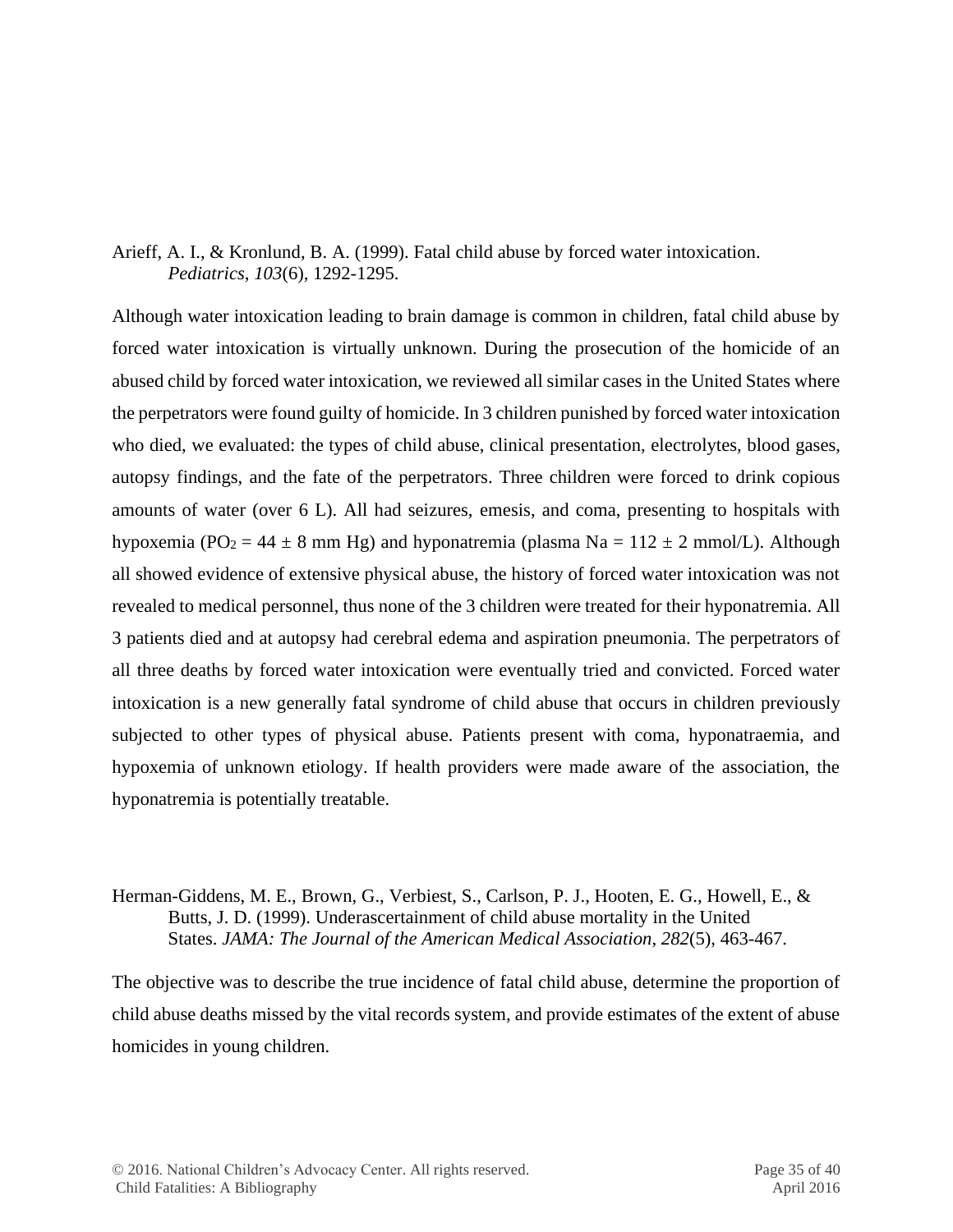- Liang, B. A., & Macfarlane, W. L. (1999). Murder by omission: Child abuse and the passive parent. *Harvard Journal of Legislation*, *36*, 397.
- Reder, P., & Duncan, S. (1999). *Lost innocents: A follow-up study of fatal child abuse*. Routledge.
- Overpeck, M. D., Brenner, R. A., Trumble, A. C., Trifiletti, L. B., & Berendes, H. W. (1998). Risk factors for infant homicide in the United States. *New England journal of medicine*, *339*(17), 1211-1216.
- Creighton, S. J. (1995). Fatal child abuse—how preventable is it? *Child Abuse Review*, *4*(5), 318- 328.

Infant and child homicide rates have remained stable over the last 20 years. They represent the most visible part of the spectrum of fatal child abuse. By contrast, infant mortality and child deaths from accidents and SIDS have all declined. The prevention strategies used to combat these deaths would appear to have been more successful than the protection strategies used against child abuse deaths. International comparisons of infant homicide rates have shown that measures of family stress, available resources and the cultural variables of low status of women and the culture of violence were all associated with increased infant homicide rates. The paper argues for a change in our culture towards children to prevent fatal child abuse. Copyright © 1995 John Wiley & Sons, Ltd.

Hicks, R. A., & Gaughan, D. C. (1995). Understanding fatal child abuse. *Child Abuse & Neglect*, *19*(7), 855-863.

Medical, social service and coroner reports were reviewed for 14 cases of fatal child abuse and neglect identified at a children's hospital from 1988–1992. Twelve cases involved physical abuse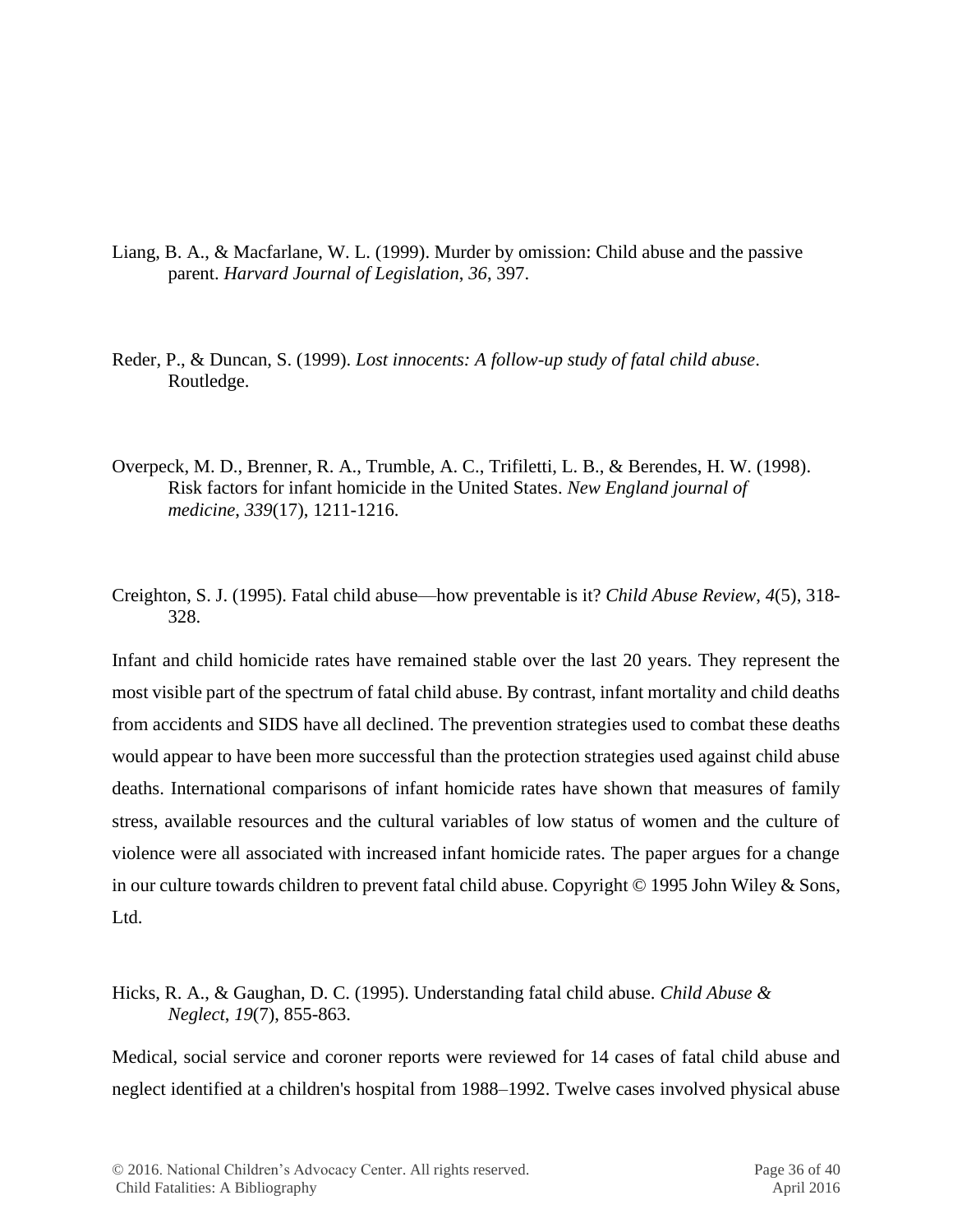and two neglect. The median age was 6.5 months (range 24 days to 3 years). Six families (43%) had prior protective service involvement; however, four of the referrals involved a sibling. Only two of 12 physical abuse victims had a history of a prior suspicious injury. Clinical and postmortem findings are presented. The cause of death in all physically abused patients was blunt impact head injury; one also had contributing intra-abdominal injuries. Ten cases were ruled due to homicide; 12 have come to legal closure resulting in nine felony convictions. These findings emphasize the role of blunt impact brain injury in fatal child abuse cases. Two findings have significant implications for prevention: (a) the paucity of injuries recognized prior to the fatal event, and (b) among families known to child protection agencies the focus was not the fatally injured child.

#### McClain, P. W., Sacks, J. J., Froehlke, R. G., & Ewigman, B. G. (1993). Estimates of fatal child abuse and neglect, United States, 1979 through 1988. *Pediatrics*, *91*(2), 338-343.

The results of recent surveys in the United States have suggested a rising tide of fatalities due to child abuse or neglect (CAN). Because these surveys lack consistency in case definition and are incomplete in coverage, the use of death certificate data to estimate the number of CAN deaths was explored. To estimate these deaths among children 0 through 17 years old for 1979 through 1988, three models were formulated, each comprising six coding categories: (1) deaths coded explicitly as due to CAN, (2) homicides, (3) injury deaths of undetermined intentionality, (4) accidental injury deaths, (5) sudden infant death syndrome fatalities, and (6) natural-cause deaths. Research studies and crime data were relied on to estimate the proportions of deaths in categories 2 through 6 that were actually due to CAN, and other assumptions were varied to create a range of estimates. For the 10-year period, the estimated mean annual CAN fatalities ranged from 861 to 1814 for ages 0 through 4, and from 949 to 2022 for ages 0 through 17. Child abuse and neglect death rates did not increase over the period; in fact, they were relatively stable for ages 0 through 17 and showed a modest decline for 0 through 4. Ninety percent of fatal CAN occurs among children younger than 5 years old, and 41% occurs among infants. About 85% of CAN deaths are recorded as due to other causes. It is concluded that the magnitude of fatal CAN can be estimated from death certificates. It is recommended that the death coding system be modified to make CAN identification easier and that this study's methodology be refined to provide the basis for ongoing surveillance.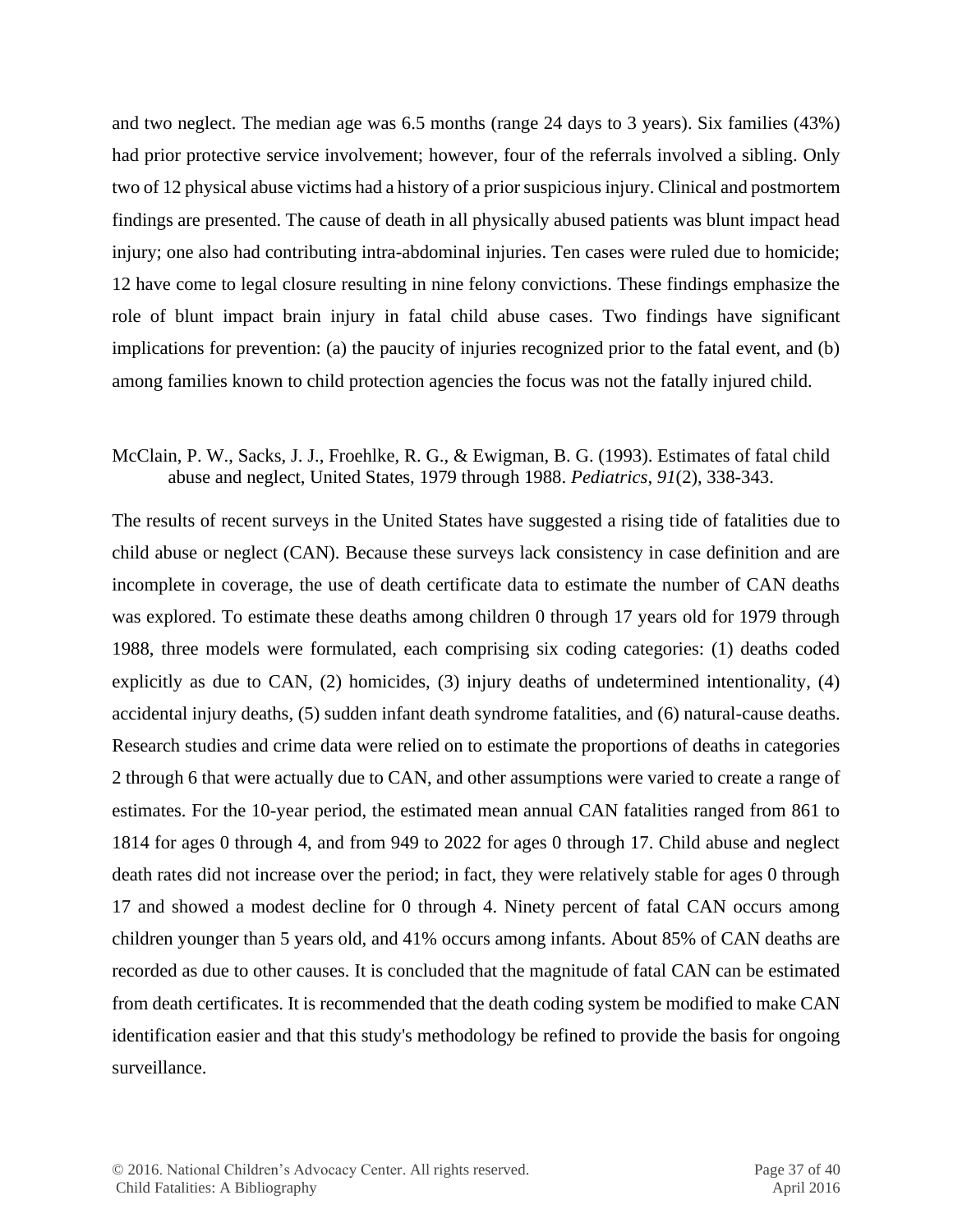Reece, R. M. (1993). Fatal child abuse and sudden infant death syndrome: A critical diagnostic decision. *Pediatrics*, *91*(2), 423-429.

Distinguishing between an unexpected infant death due to sudden infant death syndrome (SIDS) and one due to fatal child abuse challenges pediatricians, family physicians, pathologists, and child protection agencies. If child abuse is suspected, the physician must fuffill mandated legal obligations to report the case to the appropriate authorities. Coroners, medical examiners, and pathologists have the added responsibility of rendering a medicolegal opinion as to the cause and manner of death. Child protection agencies need to ensure that other children in the home are not at risk. Law enforcement personnel and prosecutors need to proceed if the law has been broken. All agree that the state of our knowledge in this area is incomplete and ambiguity exists in some cases. For everyone concerned, it is necessary and desirable, within the limits of our capability, to know the cause and manner of an infant death. This process requires application of current knowledge, a desire to know the reasons for the deaths, the resources necessary to conduct essential procedures, and the sensitivity and wisdom to perform the task without causing distress to innocent family members. The history relevant to this decision is a relatively short one. In the first half of this century, searching for the reasons infants die was the lonely province of a few clinicians, researchers, and pathologists who examined the retrospective traces of infant deaths. Bergman<sup>1</sup> recounts the slow progression of knowledge about sudden unexpected infant death in the pathologists' laboratories and morgues where Werne and Garrow<sup>2</sup> and then Adelson and Kinney<sup>3</sup> proposed etiologies for "crib death" other than suffocation.

## Durfee, M. J., & Gellert, G. A. (1992). Origins and clinical relevance of child death review teams. *JAMA, 267*(23), 3172-3175.

Interagency child death review teams have emerged in response to the increasing awareness of severe violence against children in the United States. Since 1978, when the first team originated in Los Angeles, Calif, child death review teams have been established across the nation. Approximately 100 million Americans or 40% of the nation's population now live in counties or states served by such teams; most have been formed since 1988. Multiagency child death review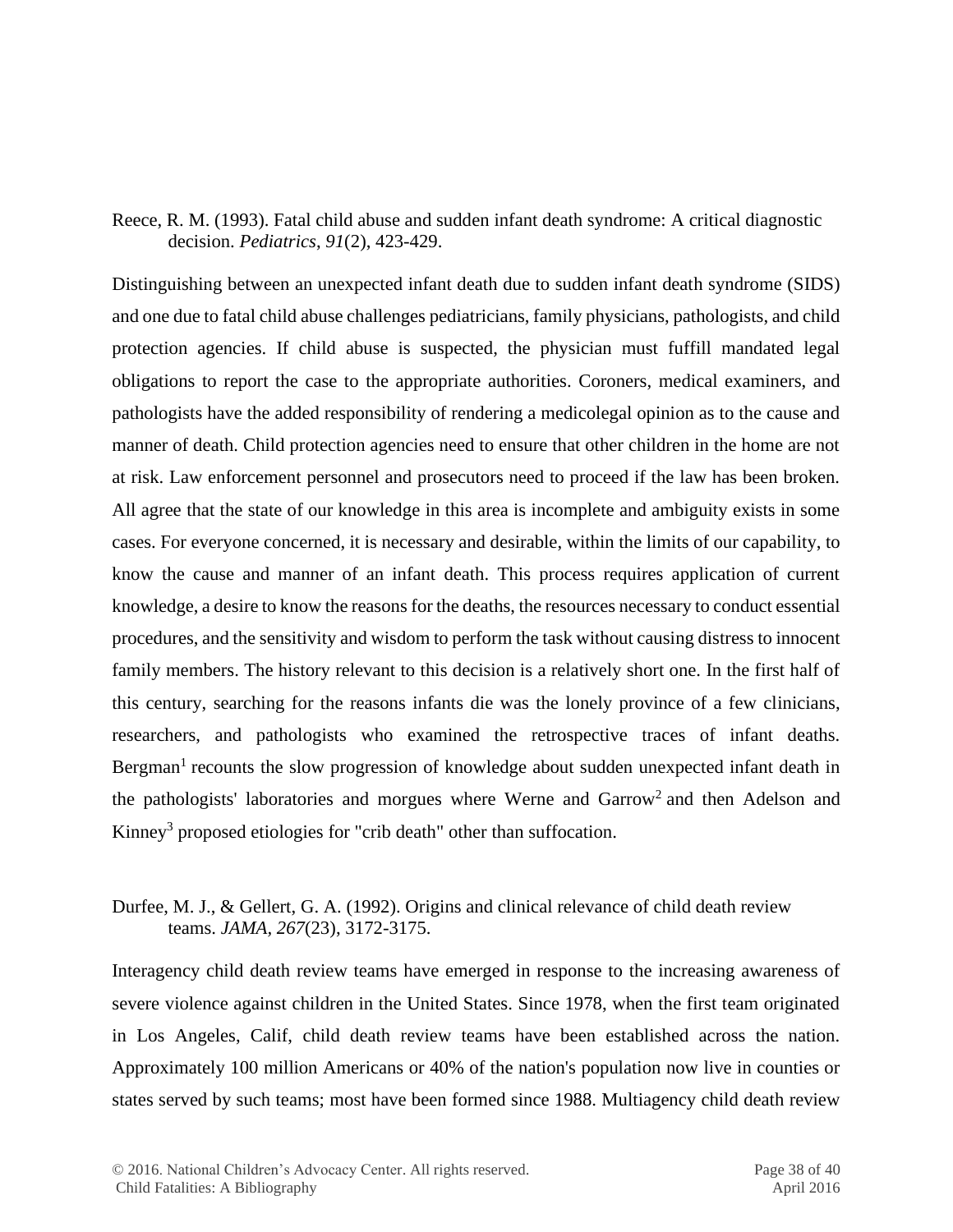involves a systematic, multidisciplinary, and multiagency process to coordinate and integrate data and resources from coroners, law enforcement, courts, child protective services, and health care providers. This article provides an introduction to the unique factors and magnitude of suspicious child deaths, and to the concept and process of interagency child death review. Future expansion of this process should lead to more effective multiagency case management and prevention of future deaths and serious injuries to children from child abuse and neglect.

#### Jason, J., & Andereck, N. D. (1983). Fatal child abuse in Georgia: The epidemiology of severe physical child abuse. *Child Abuse & Neglect*, *7*(1), 1-9.

Decisions about the occurrence of child abuse are increasingly difficult to make because concepts of what qualifies as reportable child abuse may be broadening. We examined this question by comparing 51 fatal child abuse cases occurring in Georgia between July 1975 and December 1979 to non-fatal cases and to the Georgia population. Overall rates of fatal child abuse were higher for male perpetrators compared with female and black perpetrators compared with white. However, the latter finding varied with economic and geographic status. The highest child abuse fatality rates were found in poor, rural, white families  $(3.3/100,000 \text{ children})$  and in poor, urban, black families (2.4/100,000 children). Risk factors for fatal abuse included early childhood (RR 6:1). parental teenage childbearing (RR 4:1). and low socio-economic status. These characteristics were similar to those of the severe child abuse cases noted in the early child abuse literature Non-fatal cases did not clearly share these risk factors. Severe abuse, here represented by fatal cases, is a distinct subset of reported child abuse, but characteristics associated with it are frequently attributed to all reportable child abuse. Medical personnnel should be aware that they cannot rely on the presence or absence of these characteristics in screening for risk of reportable child abuse. Child abuse research should use restricted, stated case definitions. When intervention and prevention programs are being organized, they should not generalize research findings to all forms of child abuse.

Krugman, R. D. (1983). Fatal child abuse: Analysis of 24 cases. *Pediatrician*, *12*(1), 68-72.